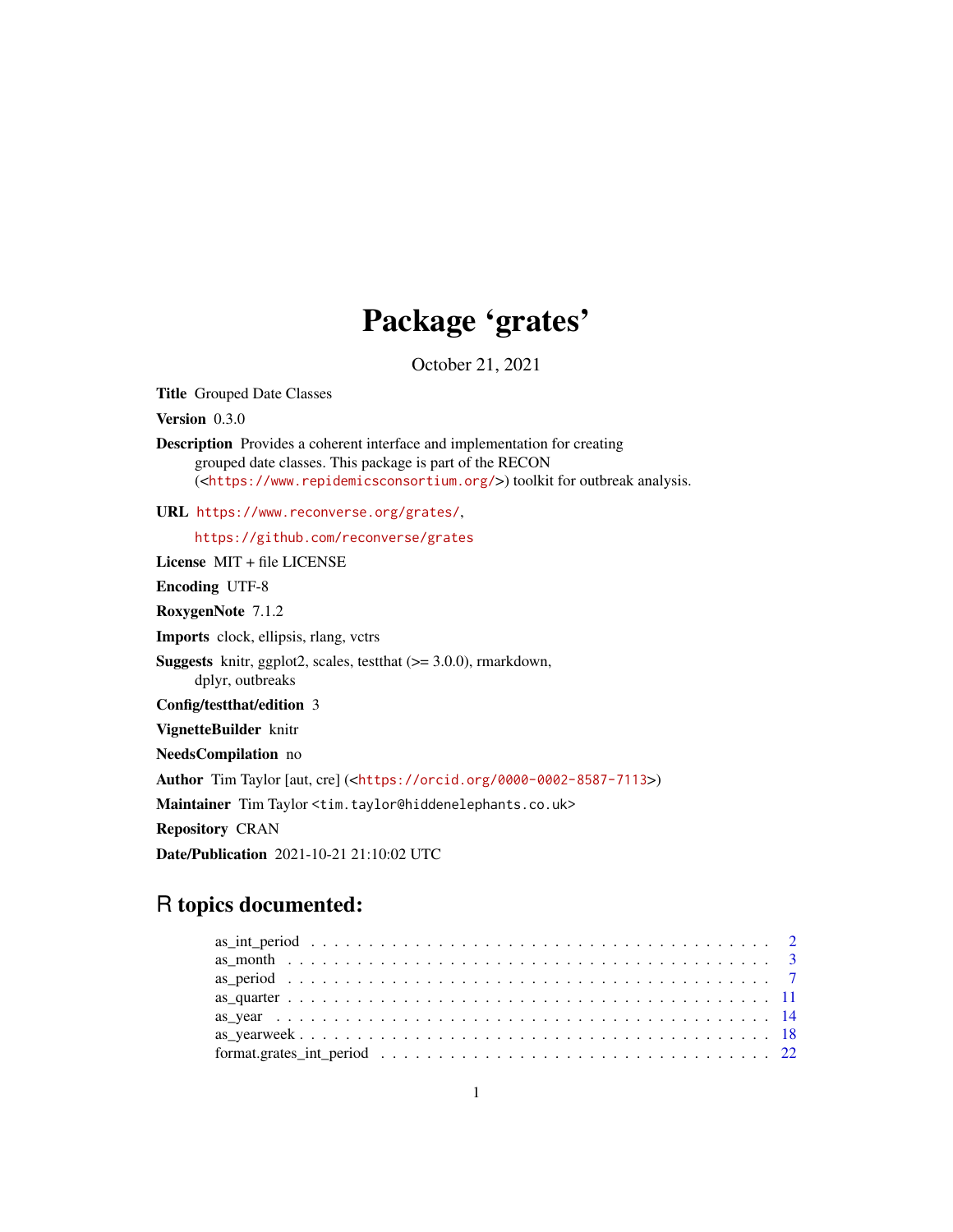<span id="page-1-0"></span>

| Index |                                         |  |  |  |  |  |  |  |  |  |  |  |  |  | 36 |
|-------|-----------------------------------------|--|--|--|--|--|--|--|--|--|--|--|--|--|----|
|       |                                         |  |  |  |  |  |  |  |  |  |  |  |  |  |    |
|       |                                         |  |  |  |  |  |  |  |  |  |  |  |  |  |    |
|       |                                         |  |  |  |  |  |  |  |  |  |  |  |  |  |    |
|       |                                         |  |  |  |  |  |  |  |  |  |  |  |  |  |    |
|       |                                         |  |  |  |  |  |  |  |  |  |  |  |  |  |    |
|       |                                         |  |  |  |  |  |  |  |  |  |  |  |  |  |    |
|       |                                         |  |  |  |  |  |  |  |  |  |  |  |  |  |    |
|       | $scale_x_grates_intperiod           30$ |  |  |  |  |  |  |  |  |  |  |  |  |  |    |
|       |                                         |  |  |  |  |  |  |  |  |  |  |  |  |  |    |
|       |                                         |  |  |  |  |  |  |  |  |  |  |  |  |  |    |
|       |                                         |  |  |  |  |  |  |  |  |  |  |  |  |  |    |
|       |                                         |  |  |  |  |  |  |  |  |  |  |  |  |  |    |
|       |                                         |  |  |  |  |  |  |  |  |  |  |  |  |  |    |
|       |                                         |  |  |  |  |  |  |  |  |  |  |  |  |  |    |
|       |                                         |  |  |  |  |  |  |  |  |  |  |  |  |  |    |
|       |                                         |  |  |  |  |  |  |  |  |  |  |  |  |  |    |
|       |                                         |  |  |  |  |  |  |  |  |  |  |  |  |  |    |
|       |                                         |  |  |  |  |  |  |  |  |  |  |  |  |  |    |
|       |                                         |  |  |  |  |  |  |  |  |  |  |  |  |  |    |

as\_int\_period *Convert an object to grates\_int\_period object*

## Description

- Date, POSIXct, and POSIXlt are converted, with the timezone respected, using [clock::as\\_date\(\)](#page-0-0).
- Character input is parsed using [clock::date\\_parse\(\)](#page-0-0).

## Usage

```
as_int_period(x, ...)
## Default S3 method:
as\_int\_period(x, n = 1L, origin = 0L, ...)
```
## Arguments

|          | An object to convert.                                                           |
|----------|---------------------------------------------------------------------------------|
| $\cdots$ | Not currently used.                                                             |
| n        | An integer indicating the (fixed) number of days used for grouping; defaults to |
| origin   | Day on which the grouping begins (default 0).                                   |

## Value

A grates\_int\_period object.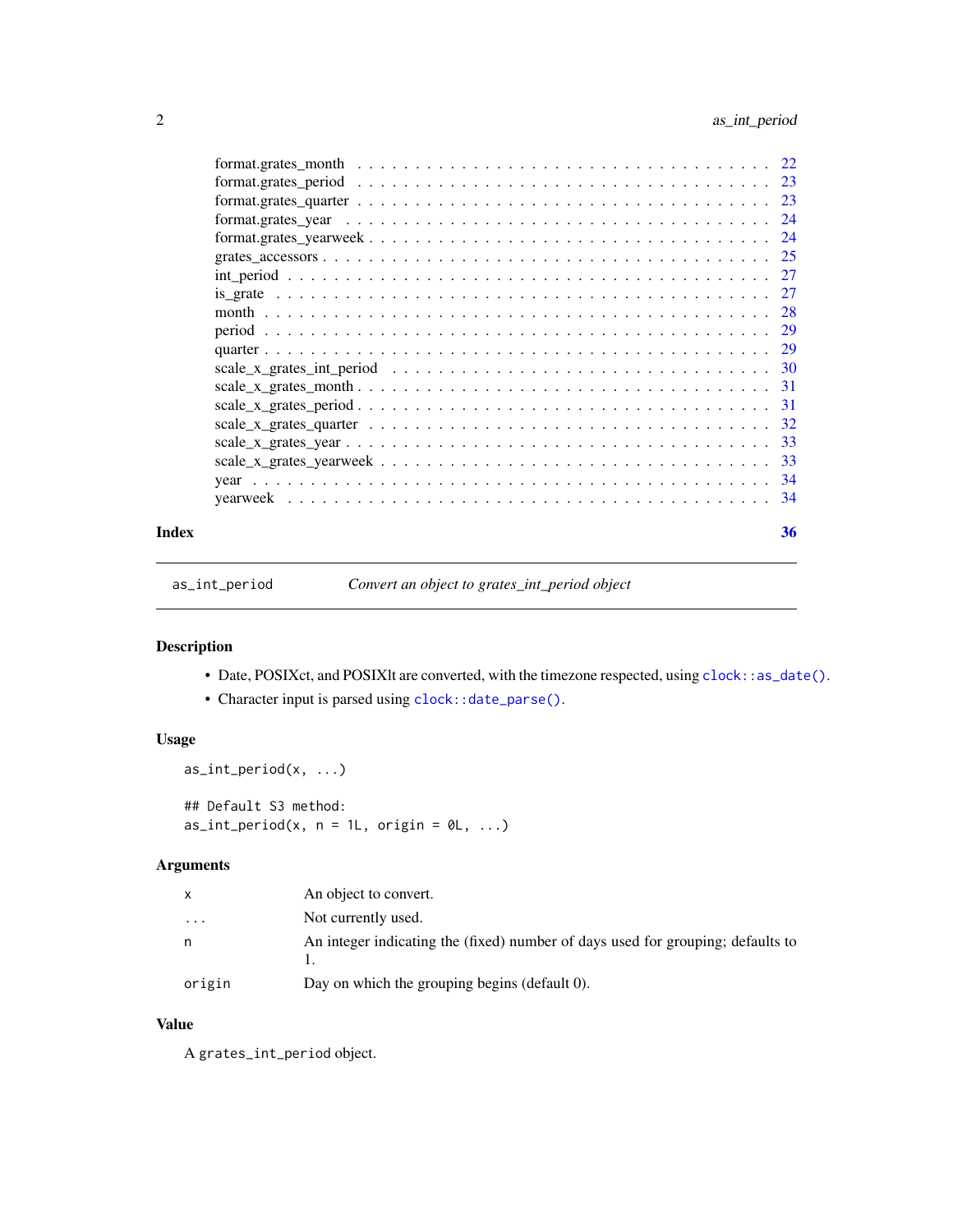#### <span id="page-2-0"></span>as\_month 3

## Note

Internally grates\_int\_period objects are stored as the number of days to the earliest day in the specified grouping.

## Examples

```
as\_int\_period(0:10, n = 2)
```
as\_month *Convert an object to grates\_month object*

## Description

- Date, POSIXct, and POSIXlt are converted, with the timezone respected, using [clock::as\\_date\(\)](#page-0-0).
- Character input is parsed using [clock::date\\_parse\(\)](#page-0-0).

#### Usage

```
as\_month(x, \ldots)## Default S3 method:
as\_month(x, n = 1L, origin = 0L, ...)## S3 method for class 'character'
as\_month(x, n = 1L, origin = 0L, format = NULL, locale = clock\_local(e), ...)## S3 method for class 'factor'
as\_month(x, n = 1L, origin = 0L, format = NULL, locale = clock\_local(0), ...)## S3 method for class 'factor'
as\_quarter(x, format = NULL, locale = clock\_ locale(), ...)
```
#### Arguments

| $\mathsf{x}$ | An object to convert.                                                                                                |
|--------------|----------------------------------------------------------------------------------------------------------------------|
| $\cdot$      | Not currently used.                                                                                                  |
| n            | Number of months that are being grouped by (default 1).                                                              |
| origin       | Month since the Unix epoch where grouping begins (default 0).                                                        |
| format       | [character / NULL]                                                                                                   |
|              | A format string. A combination of the following commands, or NULL, in which<br>case a default format string is used. |
|              | A vector of multiple format strings can be supplied. They will be tried in the<br>order they are provided.           |
|              | Year                                                                                                                 |
|              |                                                                                                                      |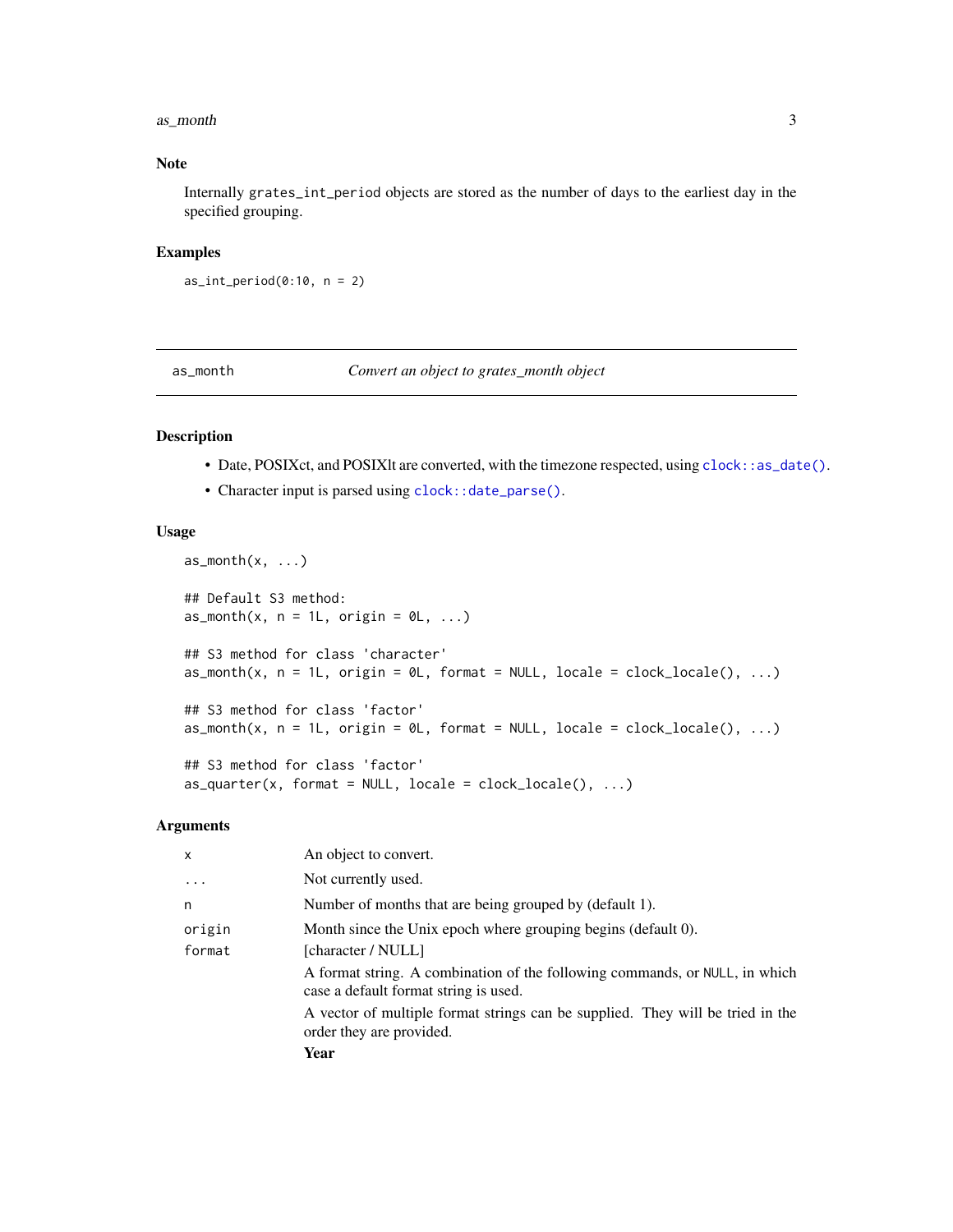- %C: The century as a decimal number. The modified command %NC where N is a positive decimal integer specifies the maximum number of characters to read. If not specified, the default is 2. Leading zeroes are permitted but not required.
- $\%$ y: The last two decimal digits of the year. If the century is not otherwise specified (e.g. with  $\%C$ ), values in the range [69 - 99] are presumed to refer to the years [1969 - 1999], and values in the range [00 - 68] are presumed to refer to the years [2000 - 2068]. The modified command %Ny, where N is a positive decimal integer, specifies the maximum number of characters to read. If not specified, the default is 2. Leading zeroes are permitted but not required.
- %Y: The year as a decimal number. The modified command %NY where N is a positive decimal integer specifies the maximum number of characters to read. If not specified, the default is 4. Leading zeroes are permitted but not required.

#### Month

- %b, %B, %h: The locale's full or abbreviated case-insensitive month name.
- %m: The month as a decimal number. January is 1. The modified command %Nm where N is a positive decimal integer specifies the maximum number of characters to read. If not specified, the default is 2. Leading zeroes are permitted but not required.

#### Day

• %d, %e: The day of the month as a decimal number. The modified command %Nd where N is a positive decimal integer specifies the maximum number of characters to read. If not specified, the default is 2. Leading zeroes are permitted but not required.

#### Day of the week

- %a, %A: The locale's full or abbreviated case-insensitive weekday name.
- %w: The weekday as a decimal number  $(0-6)$ , where Sunday is 0. The modified command %Nw where N is a positive decimal integer specifies the maximum number of characters to read. If not specified, the default is 1. Leading zeroes are permitted but not required.

#### ISO 8601 week-based year

- %g: The last two decimal digits of the ISO week-based year. The modified command %Ng where N is a positive decimal integer specifies the maximum number of characters to read. If not specified, the default is 2. Leading zeroes are permitted but not required.
- %G: The ISO week-based year as a decimal number. The modified command %NG where N is a positive decimal integer specifies the maximum number of characters to read. If not specified, the default is 4. Leading zeroes are permitted but not required.
- %V: The ISO week-based week number as a decimal number. The modified command %NV where N is a positive decimal integer specifies the maximum number of characters to read. If not specified, the default is 2. Leading zeroes are permitted but not required.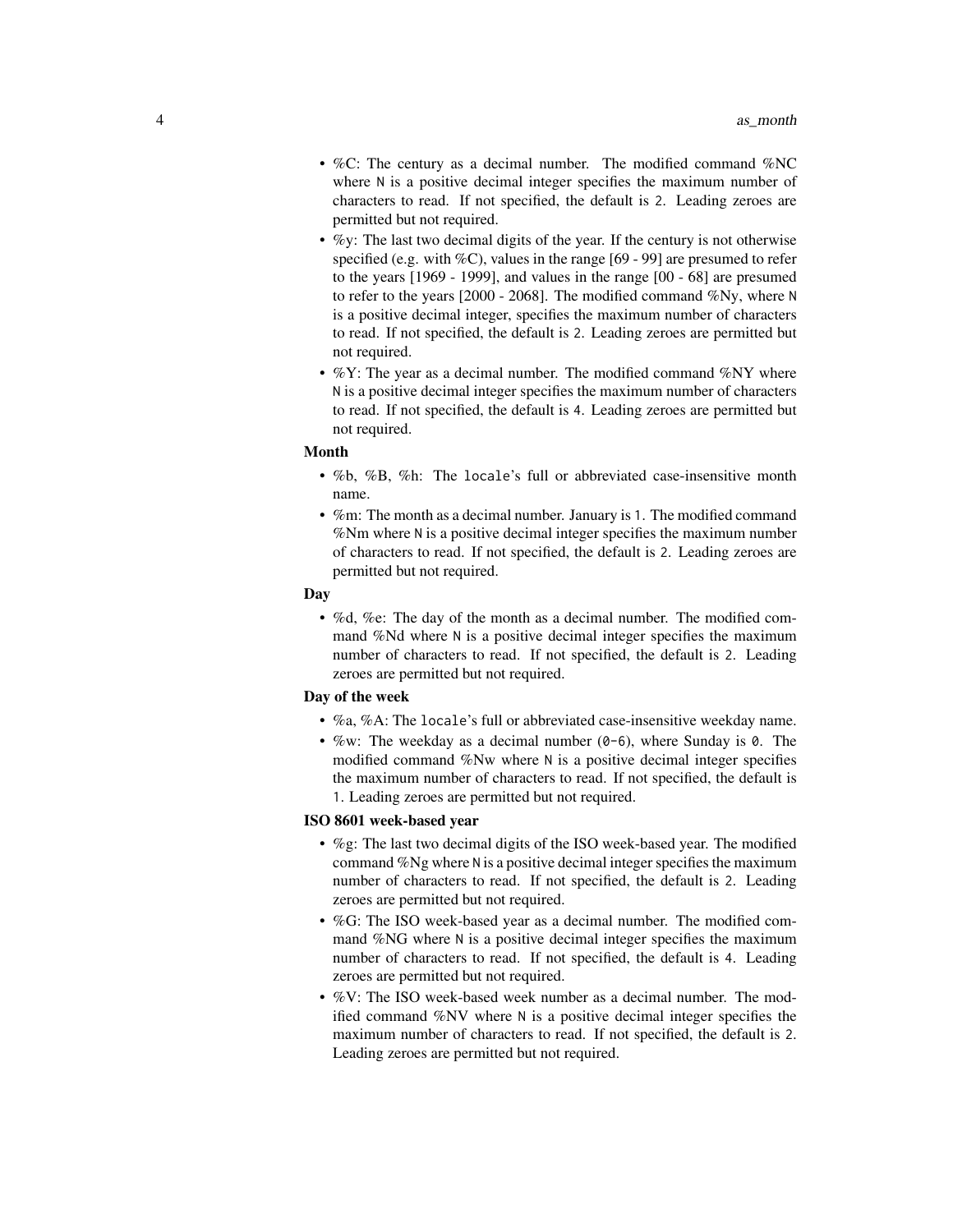• %u: The ISO weekday as a decimal number  $(1-7)$ , where Monday is 1. The modified command %Nu where N is a positive decimal integer specifies the maximum number of characters to read. If not specified, the default is 1. Leading zeroes are permitted but not required.

#### Week of the year

- %U: The week number of the year as a decimal number. The first Sunday of the year is the first day of week 01. Days of the same year prior to that are in week 00. The modified command %NU where N is a positive decimal integer specifies the maximum number of characters to read. If not specified, the default is 2. Leading zeroes are permitted but not required.
- %W: The week number of the year as a decimal number. The first Monday of the year is the first day of week 01. Days of the same year prior to that are in week 00. The modified command %NW where N is a positive decimal integer specifies the maximum number of characters to read. If not specified, the default is 2. Leading zeroes are permitted but not required.

#### Day of the year

• %*j*: The day of the year as a decimal number. January 1 is 1. The modified command %Nj where N is a positive decimal integer specifies the maximum number of characters to read. If not specified, the default is 3. Leading zeroes are permitted but not required.

#### Date

- %D, %x: Equivalent to %m/%d/%y.
- %F: Equivalent to %Y-%m-%d. If modified with a width (like %NF), the width is applied to only %Y.

## Time of day

- %H: The hour (24-hour clock) as a decimal number. The modified command %NH where N is a positive decimal integer specifies the maximum number of characters to read. If not specified, the default is 2. Leading zeroes are permitted but not required.
- %I: The hour (12-hour clock) as a decimal number. The modified command %NI where N is a positive decimal integer specifies the maximum number of characters to read. If not specified, the default is 2. Leading zeroes are permitted but not required.
- %M: The minutes as a decimal number. The modified command %NM where N is a positive decimal integer specifies the maximum number of characters to read. If not specified, the default is 2. Leading zeroes are permitted but not required.
- %S: The seconds as a decimal number. Leading zeroes are permitted but not required. If encountered, the locale determines the decimal point character. Generally, the maximum number of characters to read is determined by the precision that you are parsing at. For example, a precision of "second" would read a maximum of 2 characters, while a precision of "millisecond" would read a maximum of 6 (2 for the values before the decimal point, 1 for the decimal point, and 3 for the values after it). The modified command %NS, where N is a positive decimal integer, can be used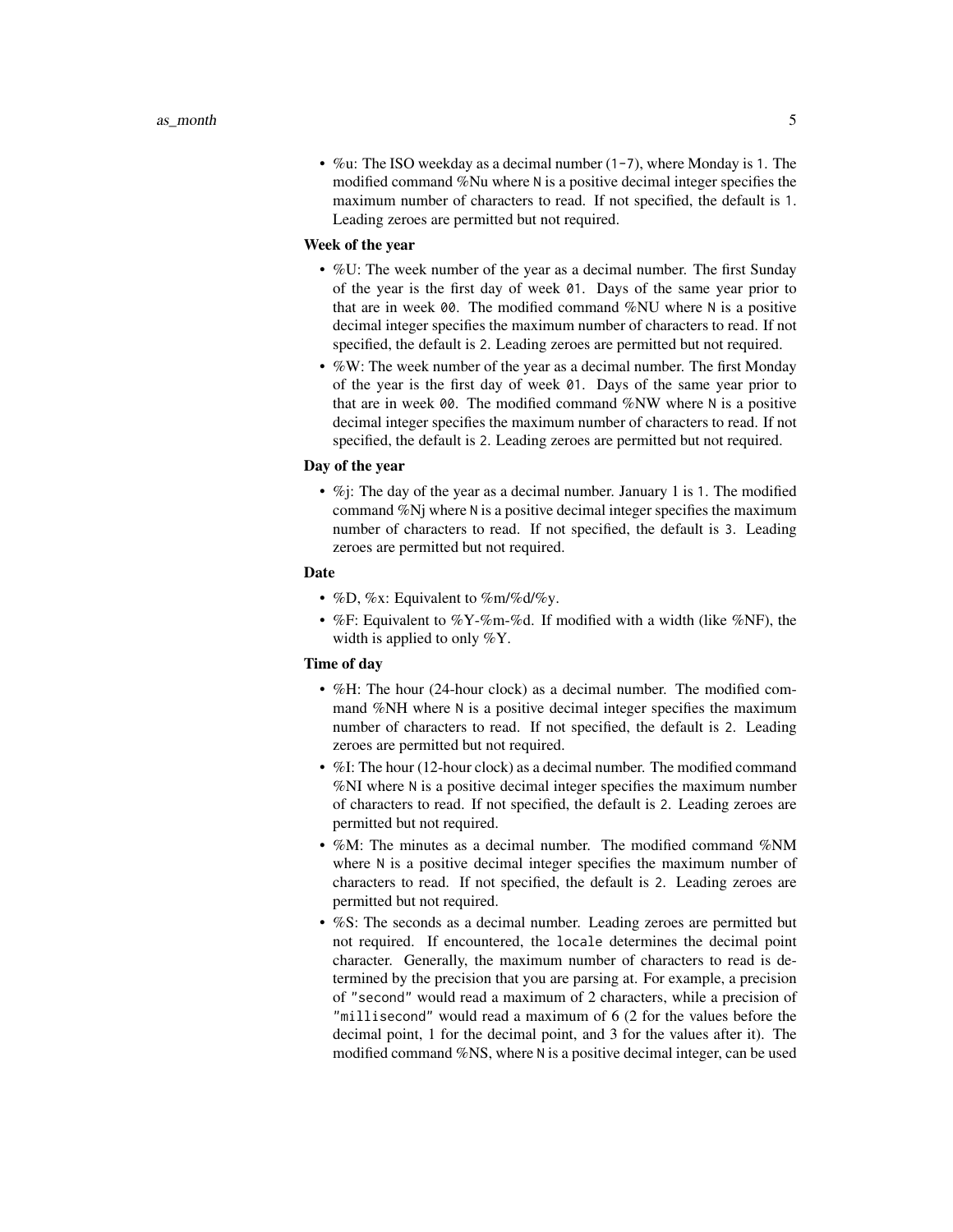<span id="page-5-0"></span>to exactly specify the maximum number of characters to read. This is only useful if you happen to have seconds with more than 1 leading zero.

- %p: The locale's equivalent of the AM/PM designations associated with a 12-hour clock. The command %I must precede %p in the format string.
- %R: Equivalent to %H:%M.
- %T, %X: Equivalent to %H:%M:%S.
- %r: Equivalent to %I:%M:%S %p.

#### Time zone

- $\%$ z: The offset from UTC in the format [+|-]hh[mm]. For example -0430 refers to 4 hours 30 minutes behind UTC. And 04 refers to 4 hours ahead of UTC. The modified command %Ez parses a : between the hours and minutes and leading zeroes on the hour field are optional: [+|-]h[h][:mm]. For example -04:30 refers to 4 hours 30 minutes behind UTC. And 4 refers to 4 hours ahead of UTC.
- %Z: The full time zone name or the time zone abbreviation, depending on the function being used. A single word is parsed. This word can only contain characters that are alphanumeric, or one of  $'$ ,  $'$ ,  $'$ ,  $'$ ,  $'$  -  $'$  or  $'$ + $'$ .

#### Miscellaneous

- %c: A date and time representation. Equivalent to %a %b %d %H:%M:%S %Y.
- %%: A % character.
- %n: Matches one white space character. %n, %t, and a space can be combined to match a wide range of white-space patterns. For example "%n " matches one or more white space characters, and "%n%t%t" matches one to three white space characters.
- %t: Matches zero or one white space characters.

## locale [clock\_locale]

A locale object created from [clock\\_locale\(\)](#page-0-0).

#### Value

A grates\_month object.

#### Note

Internally grates\_month objects are stored as the number of months (starting at 0) since the Unix Epoch (1970-01-01) to the earliest month in the grouping. Precision is only to the month level (i.e. the day of the month is always dropped).

#### References

The algorithm to convert between dates and months relative to the UNIX Epoch comes from the work of Davis Vaughan in the unreleased [datea](https://github.com/DavisVaughan/datea/) package.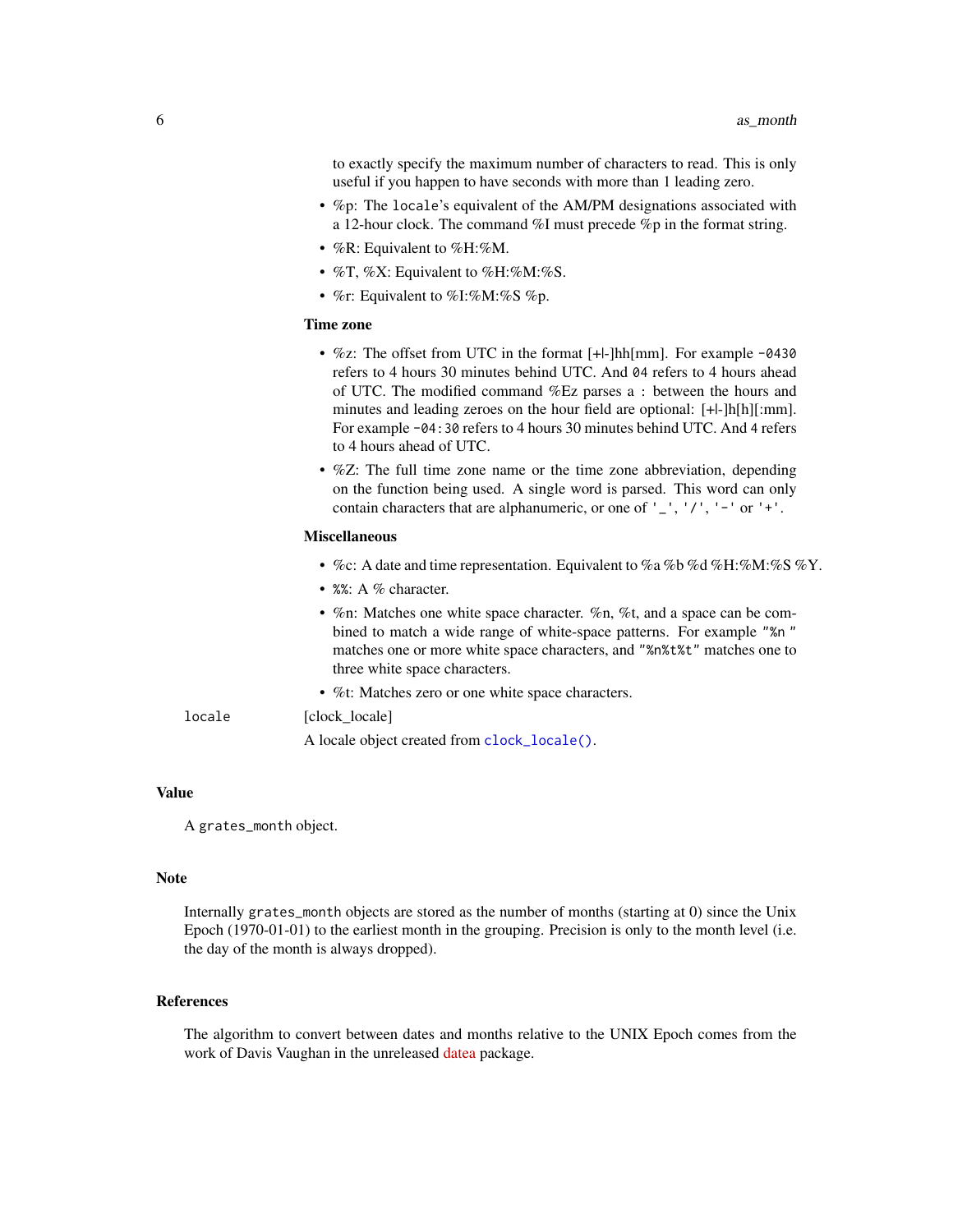#### <span id="page-6-0"></span>as\_period 7

## Examples

```
as_month(Sys.Date())
as_month(as.POSIXct("2019-03-04 01:01:01", tz = "America/New_York"), interval = 2)
as_month("2019-05-03")
```
#### as\_period *Convert an object to grates\_period object*

## Description

- Date, POSIXct, and POSIXlt are converted, with the timezone respected, using [clock::as\\_date\(\)](#page-0-0).
- Character input is parsed using [clock::date\\_parse\(\)](#page-0-0).

### Usage

```
as\_period(x, \ldots)## Default S3 method:
as\_period(x, n = 1L, origin = 0L, ...)## S3 method for class 'character'
as\_period(x, n = 1L, origin = 0L, format = NULL, locale = clock\_locale(), ...)## S3 method for class 'factor'
as\_period(x, n = 1L, origin = 0L, format = NULL, locale = clock\_local(e), ...)
```
#### Arguments

| $\mathsf{x}$ | An object to convert.                                                                                                                                                                                                                                      |
|--------------|------------------------------------------------------------------------------------------------------------------------------------------------------------------------------------------------------------------------------------------------------------|
| $\ddots$ .   | Not currently used.                                                                                                                                                                                                                                        |
| n            | An integer indicating the (fixed) number of days used for grouping; defaults to<br>1.                                                                                                                                                                      |
| origin       | Month since the Unix epoch where grouping begins (default 0).                                                                                                                                                                                              |
| format       | [character / NULL]                                                                                                                                                                                                                                         |
|              | A format string. A combination of the following commands, or NULL, in which<br>case a default format string is used.                                                                                                                                       |
|              | A vector of multiple format strings can be supplied. They will be tried in the<br>order they are provided.                                                                                                                                                 |
|              | Year                                                                                                                                                                                                                                                       |
|              | • %C: The century as a decimal number. The modified command % $NC$<br>where $N$ is a positive decimal integer specifies the maximum number of<br>characters to read. If not specified, the default is 2. Leading zeroes are<br>permitted but not required. |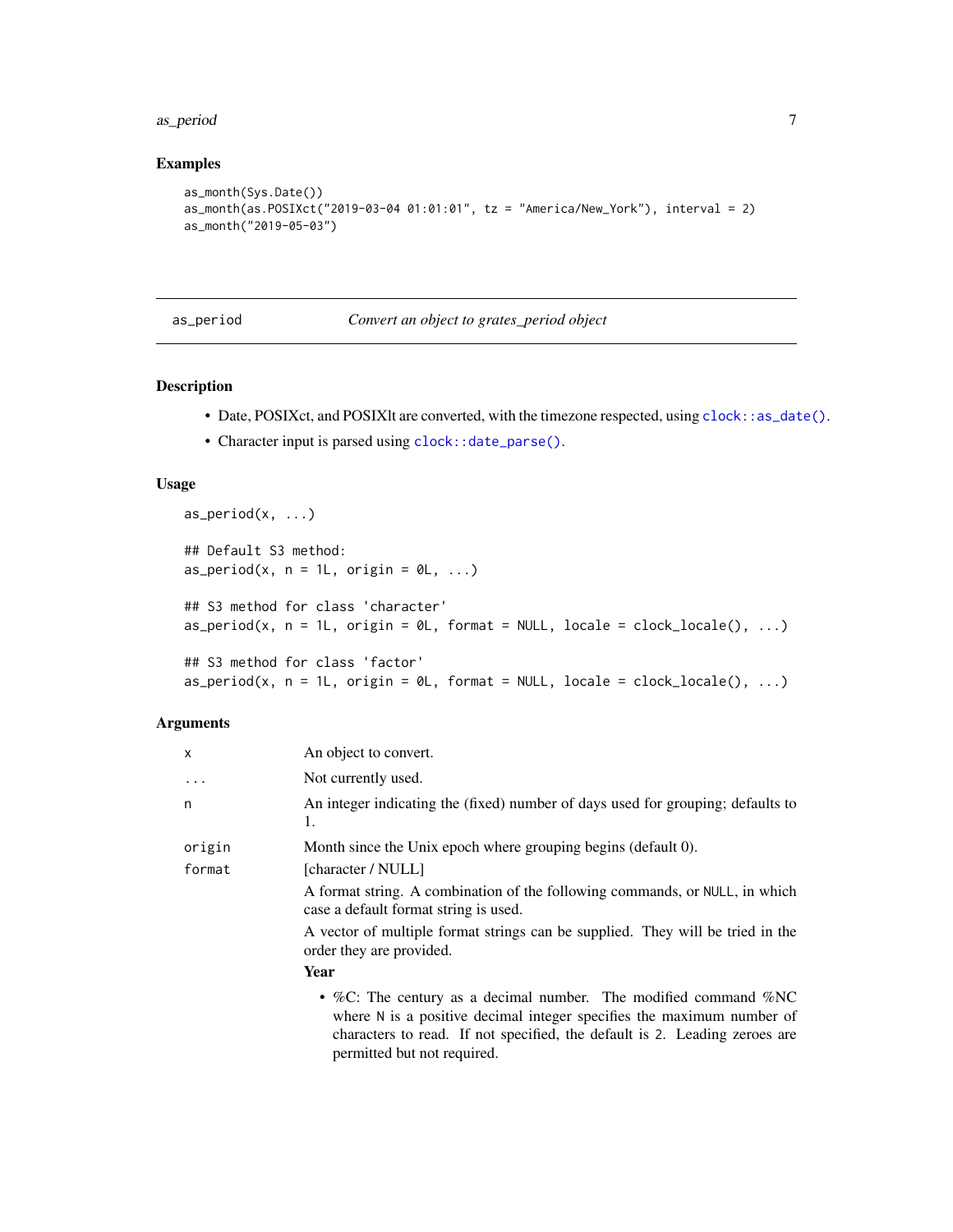- %y: The last two decimal digits of the year. If the century is not otherwise specified (e.g. with  $\%C$ ), values in the range [69 - 99] are presumed to refer to the years [1969 - 1999], and values in the range [00 - 68] are presumed to refer to the years [2000 - 2068]. The modified command %Ny, where N is a positive decimal integer, specifies the maximum number of characters to read. If not specified, the default is 2. Leading zeroes are permitted but not required.
- $\%$ Y: The year as a decimal number. The modified command  $\%$ NY where N is a positive decimal integer specifies the maximum number of characters to read. If not specified, the default is 4. Leading zeroes are permitted but not required.

## Month

- %b, %B, %h: The locale's full or abbreviated case-insensitive month name.
- %m: The month as a decimal number. January is 1. The modified command %Nm where N is a positive decimal integer specifies the maximum number of characters to read. If not specified, the default is 2. Leading zeroes are permitted but not required.

#### Day

• %d, %e: The day of the month as a decimal number. The modified command %Nd where N is a positive decimal integer specifies the maximum number of characters to read. If not specified, the default is 2. Leading zeroes are permitted but not required.

#### Day of the week

- %a, %A: The locale's full or abbreviated case-insensitive weekday name.
- $\%$ w: The weekday as a decimal number (0-6), where Sunday is 0. The modified command %Nw where N is a positive decimal integer specifies the maximum number of characters to read. If not specified, the default is 1. Leading zeroes are permitted but not required.

## ISO 8601 week-based year

- %g: The last two decimal digits of the ISO week-based year. The modified command %Ng where N is a positive decimal integer specifies the maximum number of characters to read. If not specified, the default is 2. Leading zeroes are permitted but not required.
- %G: The ISO week-based year as a decimal number. The modified command %NG where N is a positive decimal integer specifies the maximum number of characters to read. If not specified, the default is 4. Leading zeroes are permitted but not required.
- %V: The ISO week-based week number as a decimal number. The modified command %NV where N is a positive decimal integer specifies the maximum number of characters to read. If not specified, the default is 2. Leading zeroes are permitted but not required.
- %u: The ISO weekday as a decimal number (1-7), where Monday is 1. The modified command %Nu where N is a positive decimal integer specifies the maximum number of characters to read. If not specified, the default is 1. Leading zeroes are permitted but not required.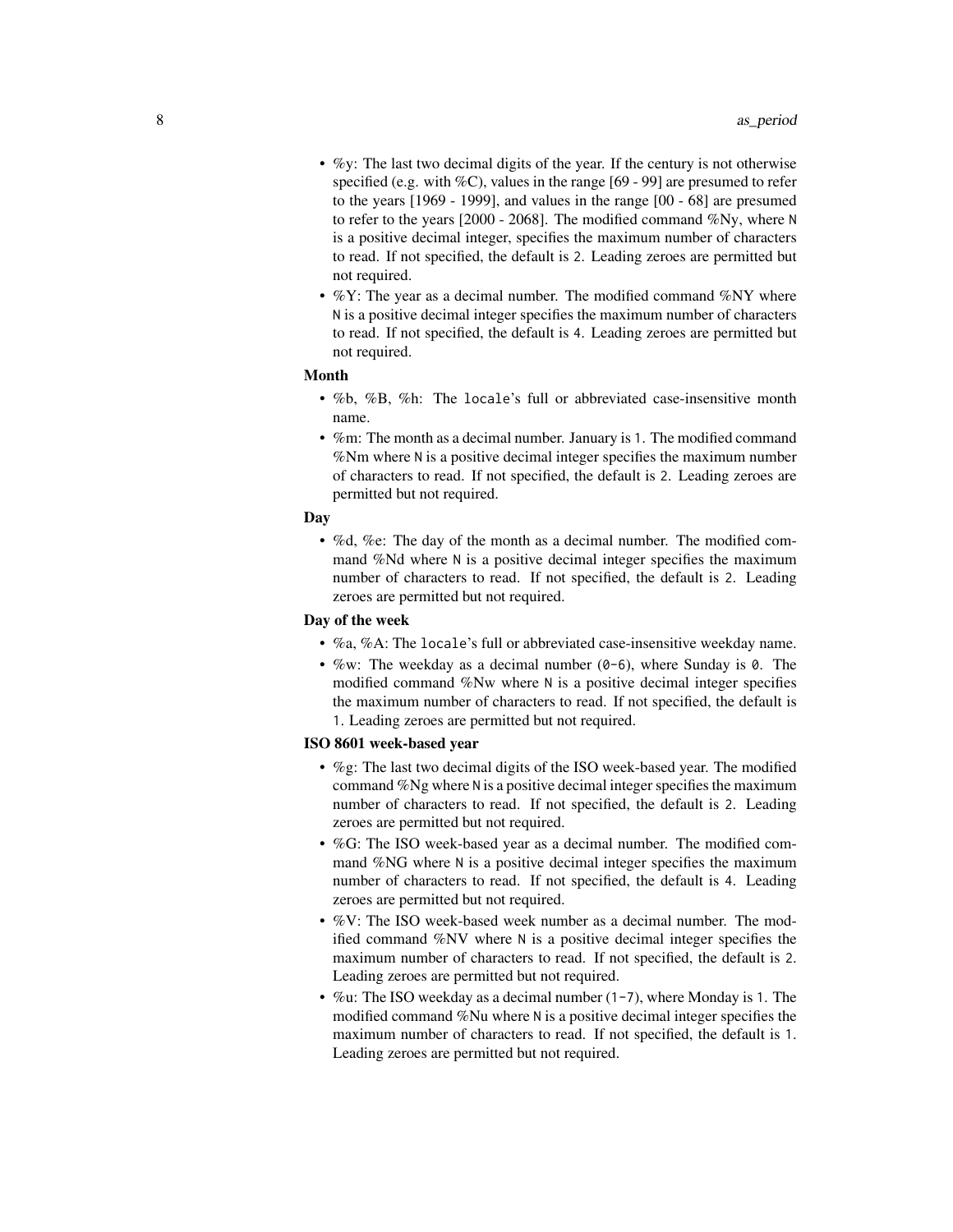#### Week of the year

- %U: The week number of the year as a decimal number. The first Sunday of the year is the first day of week 01. Days of the same year prior to that are in week 00. The modified command %NU where N is a positive decimal integer specifies the maximum number of characters to read. If not specified, the default is 2. Leading zeroes are permitted but not required.
- %W: The week number of the year as a decimal number. The first Monday of the year is the first day of week 01. Days of the same year prior to that are in week 00. The modified command %NW where N is a positive decimal integer specifies the maximum number of characters to read. If not specified, the default is 2. Leading zeroes are permitted but not required.

## Day of the year

• %j: The day of the year as a decimal number. January 1 is 1. The modified command %Nj where N is a positive decimal integer specifies the maximum number of characters to read. If not specified, the default is 3. Leading zeroes are permitted but not required.

## Date

- %D, %x: Equivalent to %m/%d/%y.
- %F: Equivalent to %Y-%m-%d. If modified with a width (like %NF), the width is applied to only %Y.

## Time of day

- %H: The hour (24-hour clock) as a decimal number. The modified command %NH where N is a positive decimal integer specifies the maximum number of characters to read. If not specified, the default is 2. Leading zeroes are permitted but not required.
- %I: The hour (12-hour clock) as a decimal number. The modified command %NI where N is a positive decimal integer specifies the maximum number of characters to read. If not specified, the default is 2. Leading zeroes are permitted but not required.
- %M: The minutes as a decimal number. The modified command %NM where N is a positive decimal integer specifies the maximum number of characters to read. If not specified, the default is 2. Leading zeroes are permitted but not required.
- %S: The seconds as a decimal number. Leading zeroes are permitted but not required. If encountered, the locale determines the decimal point character. Generally, the maximum number of characters to read is determined by the precision that you are parsing at. For example, a precision of "second" would read a maximum of 2 characters, while a precision of "millisecond" would read a maximum of 6 (2 for the values before the decimal point, 1 for the decimal point, and 3 for the values after it). The modified command %NS, where N is a positive decimal integer, can be used to exactly specify the maximum number of characters to read. This is only useful if you happen to have seconds with more than 1 leading zero.
- %p: The locale's equivalent of the AM/PM designations associated with a 12-hour clock. The command %I must precede %p in the format string.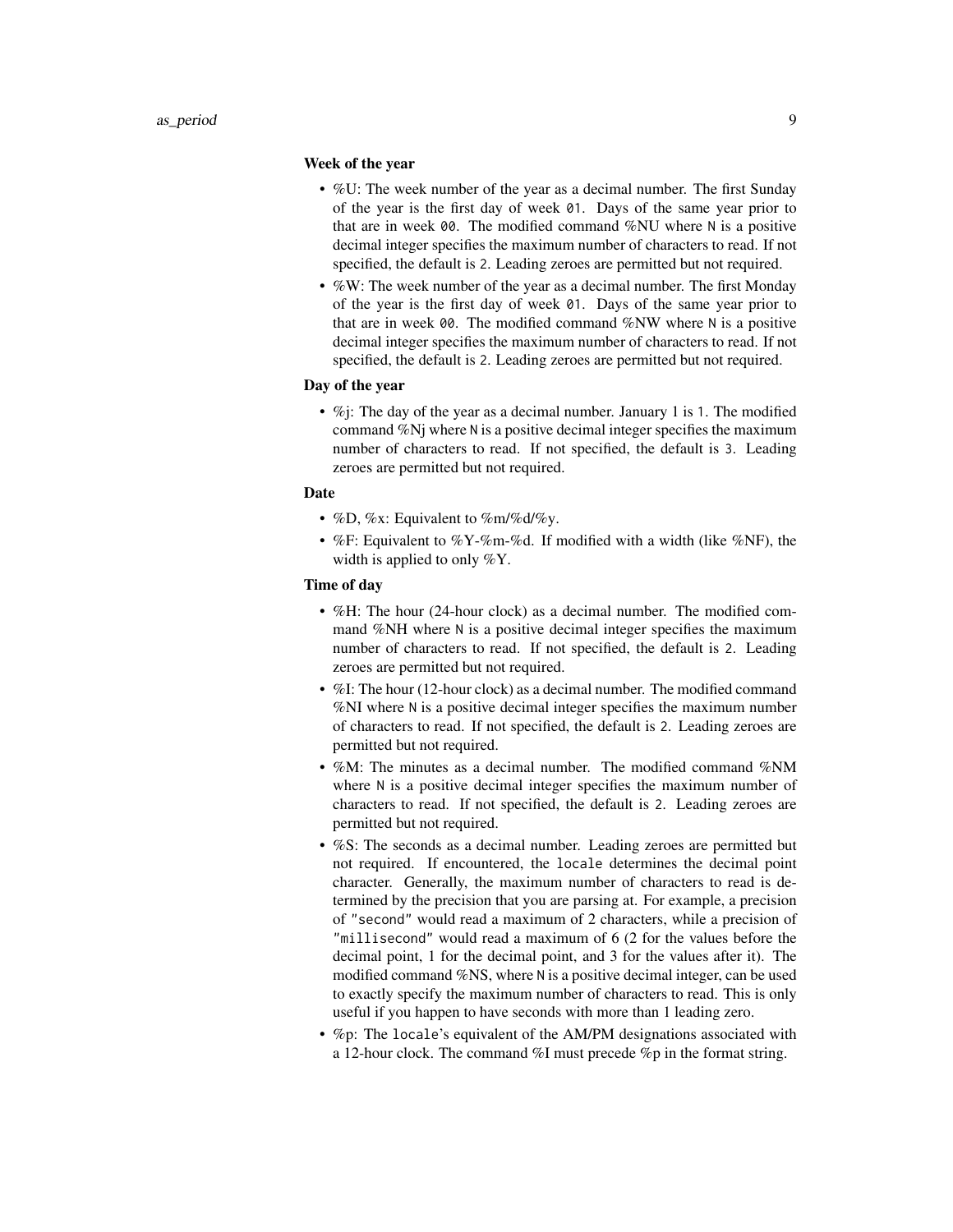- <span id="page-9-0"></span>• %R: Equivalent to %H:%M.
- %T, %X: Equivalent to %H:%M:%S.
- %r: Equivalent to %I:%M:%S %p.

#### Time zone

- %z: The offset from UTC in the format [+|-]hh[mm]. For example -0430 refers to 4 hours 30 minutes behind UTC. And 04 refers to 4 hours ahead of UTC. The modified command %Ez parses a : between the hours and minutes and leading zeroes on the hour field are optional: [+|-]h[h][:mm]. For example -04:30 refers to 4 hours 30 minutes behind UTC. And 4 refers to 4 hours ahead of UTC.
- %Z: The full time zone name or the time zone abbreviation, depending on the function being used. A single word is parsed. This word can only contain characters that are alphanumeric, or one of  $'$ ,  $'$ ,  $'$ ,  $'$ ,  $'$  -  $'$  or  $'$ + $'$ .

#### Miscellaneous

- %c: A date and time representation. Equivalent to %a %b %d %H:%M:%S %Y.
- %%: A % character.
- %n: Matches one white space character. %n, %t, and a space can be combined to match a wide range of white-space patterns. For example "%n " matches one or more white space characters, and "%n%t%t" matches one to three white space characters.
- %t: Matches zero or one white space characters.

locale [clock\_locale]

A locale object created from [clock\\_locale\(\)](#page-0-0).

#### Value

A grates\_period object.

#### Note

Internally grates\_period objects are stored as the number of days (starting at 0) since the Unix Epoch (1970-01-01) to the earliest day in the specified grouping.

## Examples

```
as_period(Sys.Date())
as_period(as.POSIXct("2019-03-04 01:01:01", tz = "America/New_York"), interval = 2)
as_period("2019-05-03")
```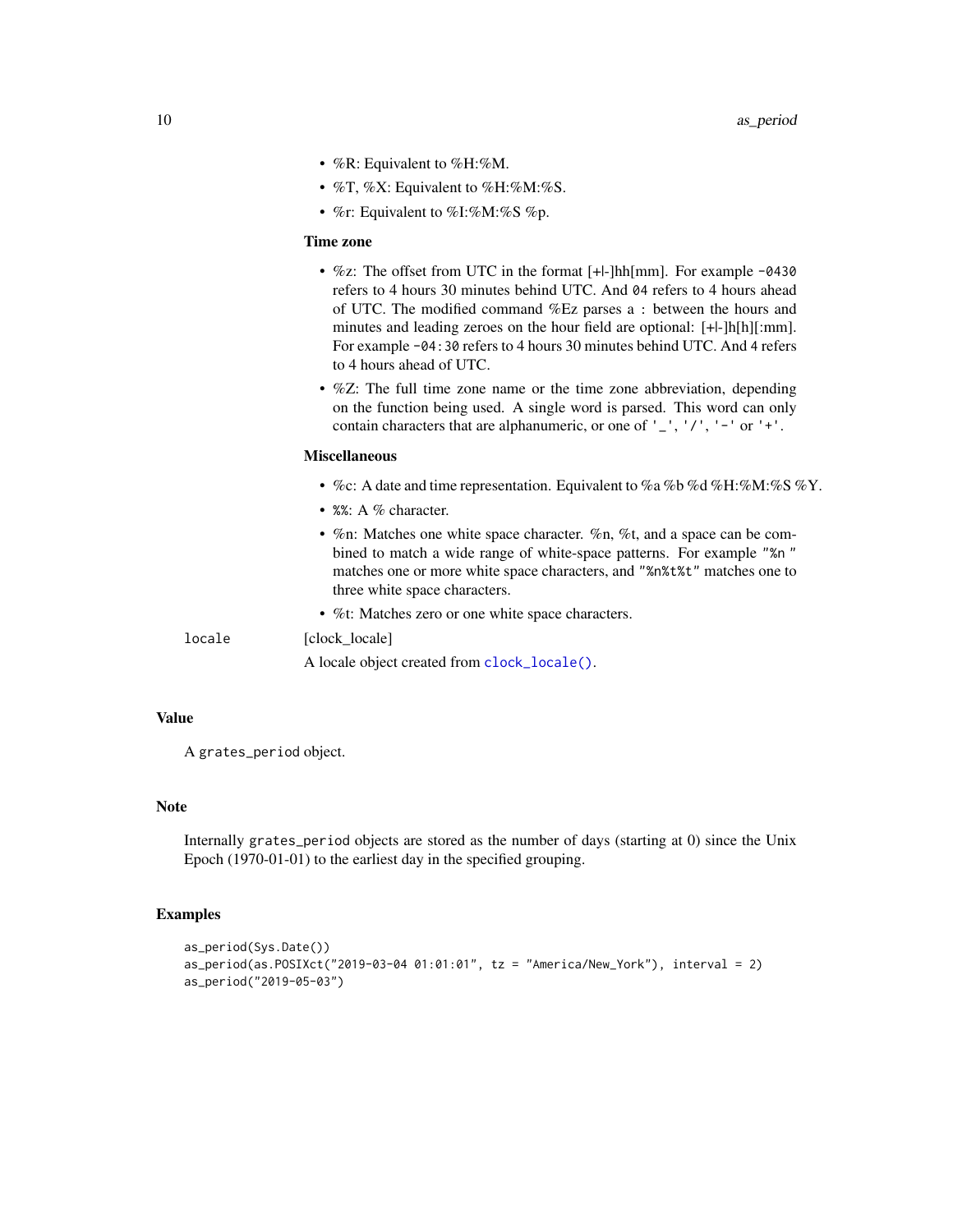<span id="page-10-0"></span>

## Description

- Date, POSIXct, and POSIXlt are converted, with the timezone respected, using [clock::as\\_date\(\)](#page-0-0).
- Character input is parsed using [clock::date\\_parse\(\)](#page-0-0).

## Usage

```
as_quarter(x, ...)
## Default S3 method:
as_quarter(x, ...)
## S3 method for class 'character'
as\_quarter(x, format = NULL, locale = clock\_ locale(), ...)
```
## Arguments

| X           | An object to convert.                                                                                                                                                                                                                                                                                                                                                                                                            |
|-------------|----------------------------------------------------------------------------------------------------------------------------------------------------------------------------------------------------------------------------------------------------------------------------------------------------------------------------------------------------------------------------------------------------------------------------------|
| .<br>format | Not currently used.<br>[character / NULL]                                                                                                                                                                                                                                                                                                                                                                                        |
|             | A format string. A combination of the following commands, or NULL, in which<br>case a default format string is used.                                                                                                                                                                                                                                                                                                             |
|             | A vector of multiple format strings can be supplied. They will be tried in the<br>order they are provided.                                                                                                                                                                                                                                                                                                                       |
|             | Year                                                                                                                                                                                                                                                                                                                                                                                                                             |
|             | • %C: The century as a decimal number. The modified command %NC<br>where N is a positive decimal integer specifies the maximum number of<br>characters to read. If not specified, the default is 2. Leading zeroes are<br>permitted but not required.<br>• $\%$ y: The last two decimal digits of the year. If the century is not otherwise<br>specified (e.g. with $\%C$ ), values in the range [69 - 99] are presumed to refer |
|             | to the years $[1969 - 1999]$ , and values in the range $[00 - 68]$ are presumed<br>to refer to the years [2000 - 2068]. The modified command $\%$ Ny, where N<br>is a positive decimal integer, specifies the maximum number of characters<br>to read. If not specified, the default is 2. Leading zeroes are permitted but<br>not required.                                                                                     |
|             | • $\%$ Y: The year as a decimal number. The modified command $\%$ NY where<br>N is a positive decimal integer specifies the maximum number of characters<br>to read. If not specified, the default is 4. Leading zeroes are permitted but<br>not required.                                                                                                                                                                       |
|             | <b>Month</b>                                                                                                                                                                                                                                                                                                                                                                                                                     |
|             |                                                                                                                                                                                                                                                                                                                                                                                                                                  |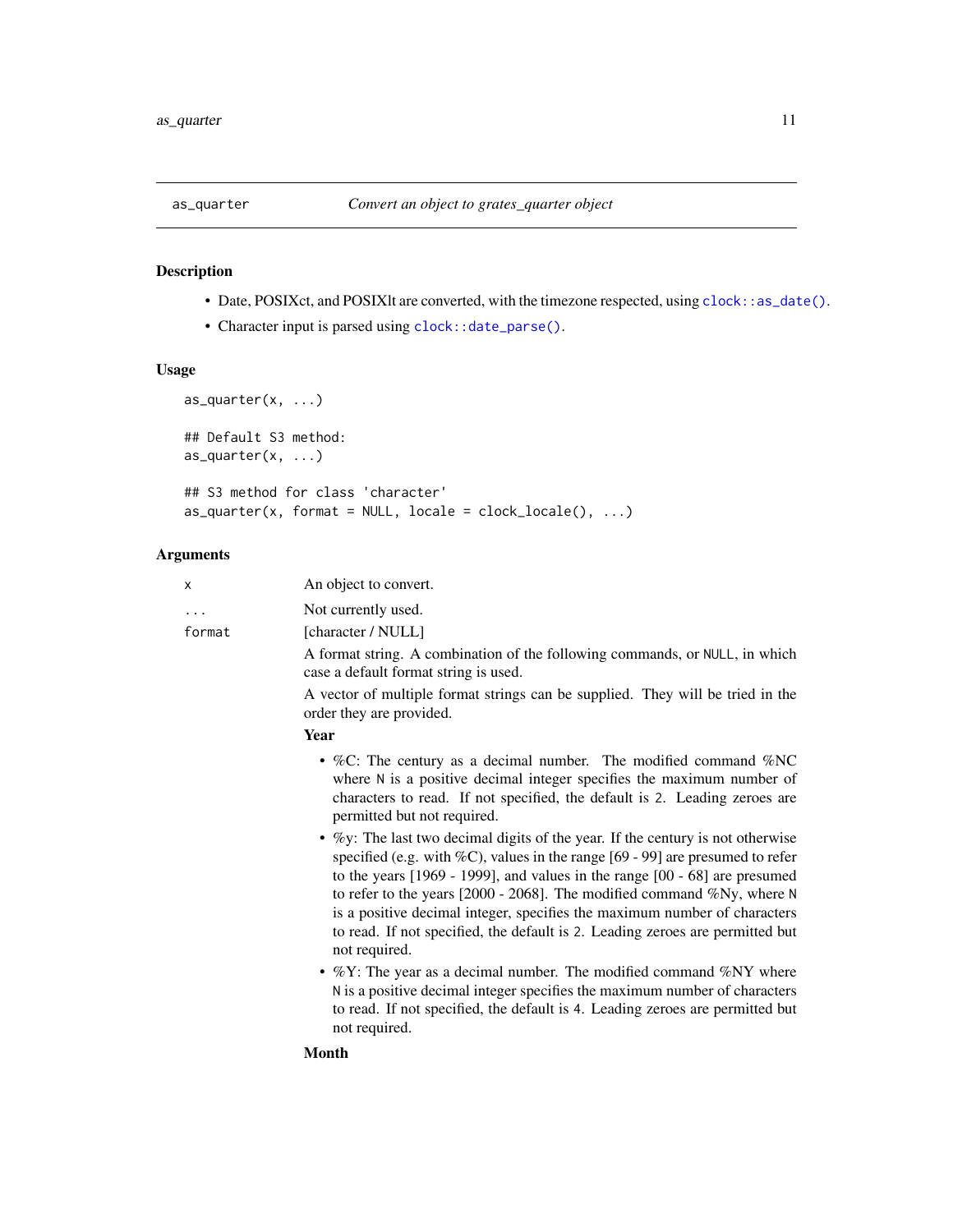- %b, %B, %h: The locale's full or abbreviated case-insensitive month name.
- %m: The month as a decimal number. January is 1. The modified command %Nm where N is a positive decimal integer specifies the maximum number of characters to read. If not specified, the default is 2. Leading zeroes are permitted but not required.

## **Day**

• %d, %e: The day of the month as a decimal number. The modified command %Nd where N is a positive decimal integer specifies the maximum number of characters to read. If not specified, the default is 2. Leading zeroes are permitted but not required.

## Day of the week

- %a, %A: The locale's full or abbreviated case-insensitive weekday name.
- $\%$ w: The weekday as a decimal number (0-6), where Sunday is 0. The modified command %Nw where N is a positive decimal integer specifies the maximum number of characters to read. If not specified, the default is 1. Leading zeroes are permitted but not required.

#### ISO 8601 week-based year

- %g: The last two decimal digits of the ISO week-based year. The modified command %Ng where N is a positive decimal integer specifies the maximum number of characters to read. If not specified, the default is 2. Leading zeroes are permitted but not required.
- %G: The ISO week-based year as a decimal number. The modified command %NG where N is a positive decimal integer specifies the maximum number of characters to read. If not specified, the default is 4. Leading zeroes are permitted but not required.
- %V: The ISO week-based week number as a decimal number. The modified command %NV where N is a positive decimal integer specifies the maximum number of characters to read. If not specified, the default is 2. Leading zeroes are permitted but not required.
- %u: The ISO weekday as a decimal number (1-7), where Monday is 1. The modified command %Nu where N is a positive decimal integer specifies the maximum number of characters to read. If not specified, the default is 1. Leading zeroes are permitted but not required.

#### Week of the year

- %U: The week number of the year as a decimal number. The first Sunday of the year is the first day of week 01. Days of the same year prior to that are in week 00. The modified command %NU where N is a positive decimal integer specifies the maximum number of characters to read. If not specified, the default is 2. Leading zeroes are permitted but not required.
- %W: The week number of the year as a decimal number. The first Monday of the year is the first day of week 01. Days of the same year prior to that are in week 00. The modified command %NW where N is a positive decimal integer specifies the maximum number of characters to read. If not specified, the default is 2. Leading zeroes are permitted but not required.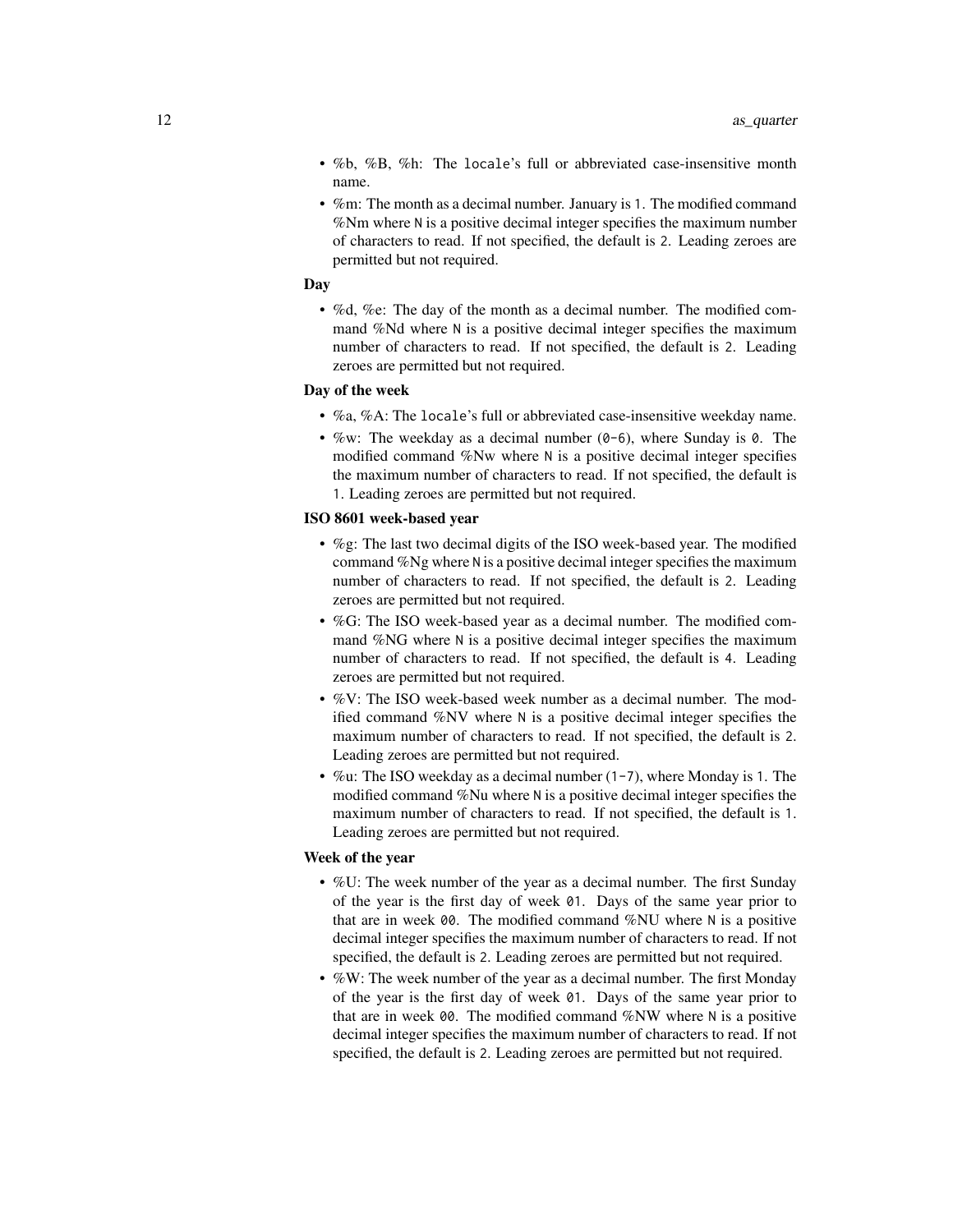#### Day of the year

• %*i*: The day of the year as a decimal number. January 1 is 1. The modified command %Nj where N is a positive decimal integer specifies the maximum number of characters to read. If not specified, the default is 3. Leading zeroes are permitted but not required.

## Date

- %D, %x: Equivalent to %m/%d/%y.
- %F: Equivalent to %Y-%m-%d. If modified with a width (like %NF), the width is applied to only %Y.

## Time of day

- %H: The hour (24-hour clock) as a decimal number. The modified command %NH where N is a positive decimal integer specifies the maximum number of characters to read. If not specified, the default is 2. Leading zeroes are permitted but not required.
- %I: The hour (12-hour clock) as a decimal number. The modified command %NI where N is a positive decimal integer specifies the maximum number of characters to read. If not specified, the default is 2. Leading zeroes are permitted but not required.
- %M: The minutes as a decimal number. The modified command %NM where N is a positive decimal integer specifies the maximum number of characters to read. If not specified, the default is 2. Leading zeroes are permitted but not required.
- %S: The seconds as a decimal number. Leading zeroes are permitted but not required. If encountered, the locale determines the decimal point character. Generally, the maximum number of characters to read is determined by the precision that you are parsing at. For example, a precision of "second" would read a maximum of 2 characters, while a precision of "millisecond" would read a maximum of 6 (2 for the values before the decimal point, 1 for the decimal point, and 3 for the values after it). The modified command %NS, where N is a positive decimal integer, can be used to exactly specify the maximum number of characters to read. This is only useful if you happen to have seconds with more than 1 leading zero.
- %p: The locale's equivalent of the AM/PM designations associated with a 12-hour clock. The command %I must precede %p in the format string.
- %R: Equivalent to %H:%M.
- %T, %X: Equivalent to %H:%M:%S.
- %r: Equivalent to %I:%M:%S %p.

#### Time zone

•  $\%$ z: The offset from UTC in the format [+|-]hh[mm]. For example -0430 refers to 4 hours 30 minutes behind UTC. And 04 refers to 4 hours ahead of UTC. The modified command %Ez parses a : between the hours and minutes and leading zeroes on the hour field are optional: [+|-]h[h][:mm]. For example -04:30 refers to 4 hours 30 minutes behind UTC. And 4 refers to 4 hours ahead of UTC.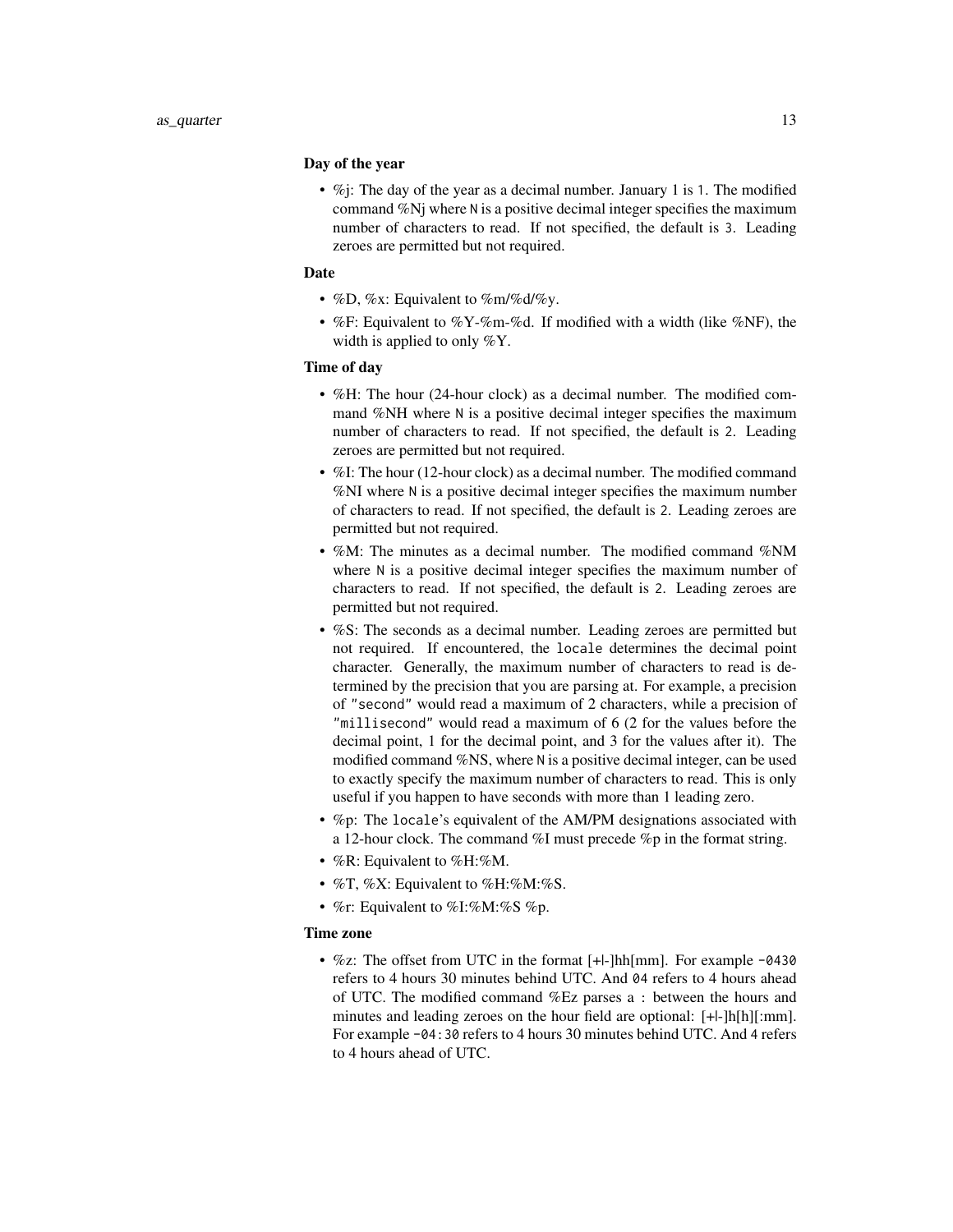<span id="page-13-0"></span>

| • %Z: The full time zone name or the time zone abbreviation, depending<br>on the function being used. A single word is parsed. This word can only<br>contain characters that are alphanumeric, or one of $'$ , $'/$ , $'$ - $'$ or $'$ + $'$ .                |
|---------------------------------------------------------------------------------------------------------------------------------------------------------------------------------------------------------------------------------------------------------------|
| <b>Miscellaneous</b>                                                                                                                                                                                                                                          |
| • %c: A date and time representation. Equivalent to %a %b %d %H: %M: %S %Y.<br>• $\frac{8\%}{8\%}$ : A % character.                                                                                                                                           |
| • %n: Matches one white space character. %n, %t, and a space can be com-<br>bined to match a wide range of white-space patterns. For example "%n"<br>matches one or more white space characters, and "%n%t%t" matches one to<br>three white space characters. |
| • %t: Matches zero or one white space characters.                                                                                                                                                                                                             |
| [clock locale]                                                                                                                                                                                                                                                |
| A locale object created from clock_locale().                                                                                                                                                                                                                  |
|                                                                                                                                                                                                                                                               |

### Value

A grates\_quarter object.

## Note

Internally grates\_quarter objects are stored as the number of quarters (starting at 0) since the Unix Epoch (1970-01-01)

#### Examples

```
as_quarter(Sys.Date())
as_quarter(as.POSIXct("2019-03-04 01:01:01", tz = "America/New_York"))
as_quarter("2019-05-03")
```
as\_year *Convert an object to grates\_year object*

## Description

- Date, POSIXct, and POSIXlt are converted, with the timezone respected, using [clock::as\\_date\(\)](#page-0-0).
- Character input is parsed using [clock::date\\_parse\(\)](#page-0-0).

## Usage

```
as_year(x, \ldots)## Default S3 method:
as_year(x, \ldots)## S3 method for class 'character'
```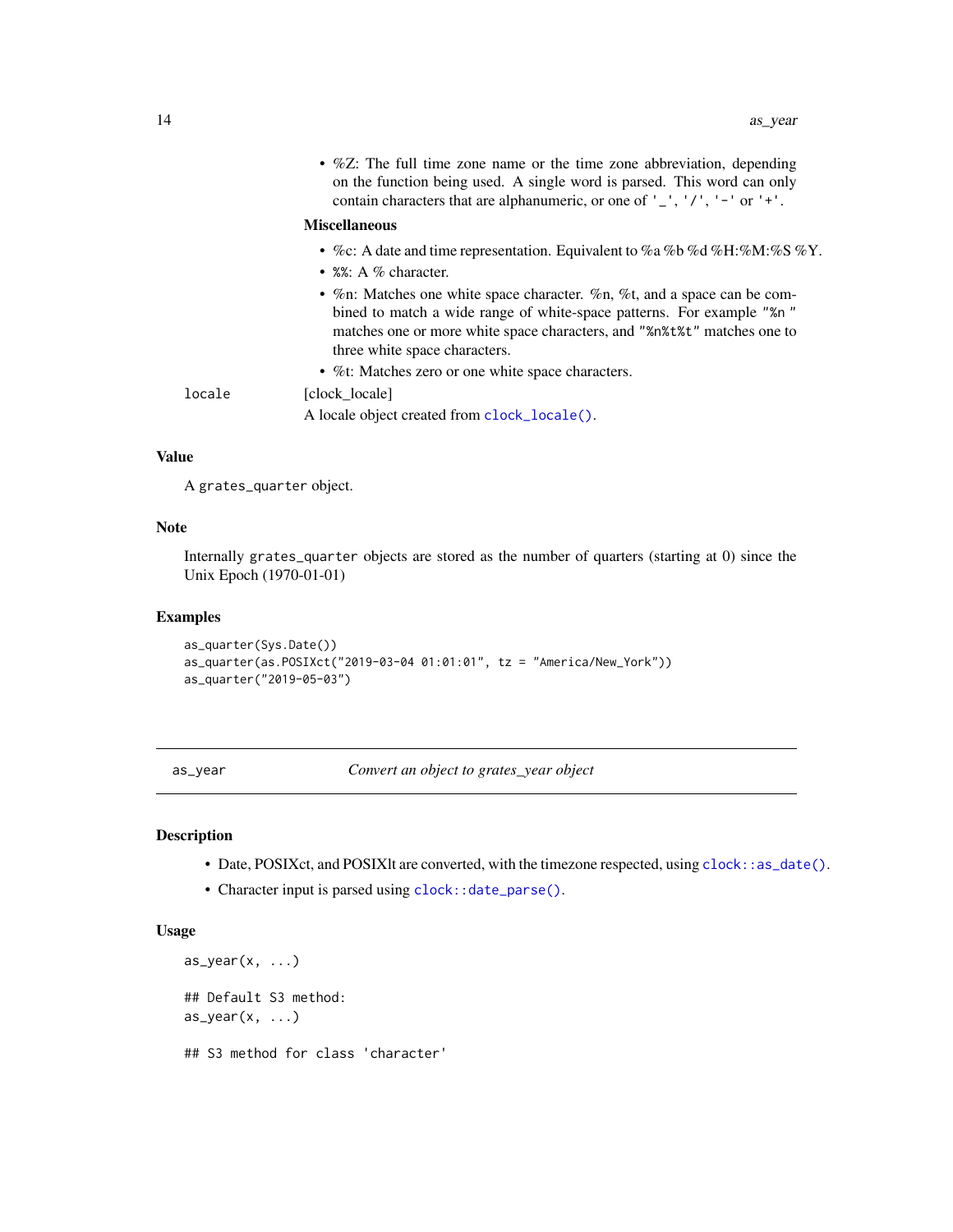#### as\_year 15

```
as_year(x, format = NULL, locale = clock\_ locale(), ...)
```

```
## S3 method for class 'factor'
as_year(x, format = NULL, locale = clock\_ locale(), ...)
```
#### Arguments

|                         | An object to convert.                                                                                                                                                                                                                                                                                                                            |
|-------------------------|--------------------------------------------------------------------------------------------------------------------------------------------------------------------------------------------------------------------------------------------------------------------------------------------------------------------------------------------------|
| $\cdot$ $\cdot$ $\cdot$ | Not currently used.                                                                                                                                                                                                                                                                                                                              |
| format                  | [character / NULL]                                                                                                                                                                                                                                                                                                                               |
|                         | $\lambda$ contract $\lambda$ and $\lambda$ contract $\lambda$ and $\lambda$ contract $\lambda$ and $\lambda$ and $\lambda$ and $\lambda$ and $\lambda$ and $\lambda$ and $\lambda$ and $\lambda$ and $\lambda$ and $\lambda$ and $\lambda$ and $\lambda$ and $\lambda$ and $\lambda$ and $\lambda$ and $\lambda$ and $\lambda$ and $\lambda$ and |

A format string. A combination of the following commands, or NULL, in which case a default format string is used.

A vector of multiple format strings can be supplied. They will be tried in the order they are provided.

#### Year

- %C: The century as a decimal number. The modified command %NC where N is a positive decimal integer specifies the maximum number of characters to read. If not specified, the default is 2. Leading zeroes are permitted but not required.
- %y: The last two decimal digits of the year. If the century is not otherwise specified (e.g. with %C), values in the range [69 - 99] are presumed to refer to the years [1969 - 1999], and values in the range [00 - 68] are presumed to refer to the years [2000 - 2068]. The modified command %Ny, where N is a positive decimal integer, specifies the maximum number of characters to read. If not specified, the default is 2. Leading zeroes are permitted but not required.
- %Y: The year as a decimal number. The modified command %NY where N is a positive decimal integer specifies the maximum number of characters to read. If not specified, the default is 4. Leading zeroes are permitted but not required.

## Month

- %b, %B, %h: The locale's full or abbreviated case-insensitive month name.
- %m: The month as a decimal number. January is 1. The modified command %Nm where N is a positive decimal integer specifies the maximum number of characters to read. If not specified, the default is 2. Leading zeroes are permitted but not required.

#### Day

• %d, %e: The day of the month as a decimal number. The modified command %Nd where N is a positive decimal integer specifies the maximum number of characters to read. If not specified, the default is 2. Leading zeroes are permitted but not required.

## Day of the week

• %a, %A: The locale's full or abbreviated case-insensitive weekday name.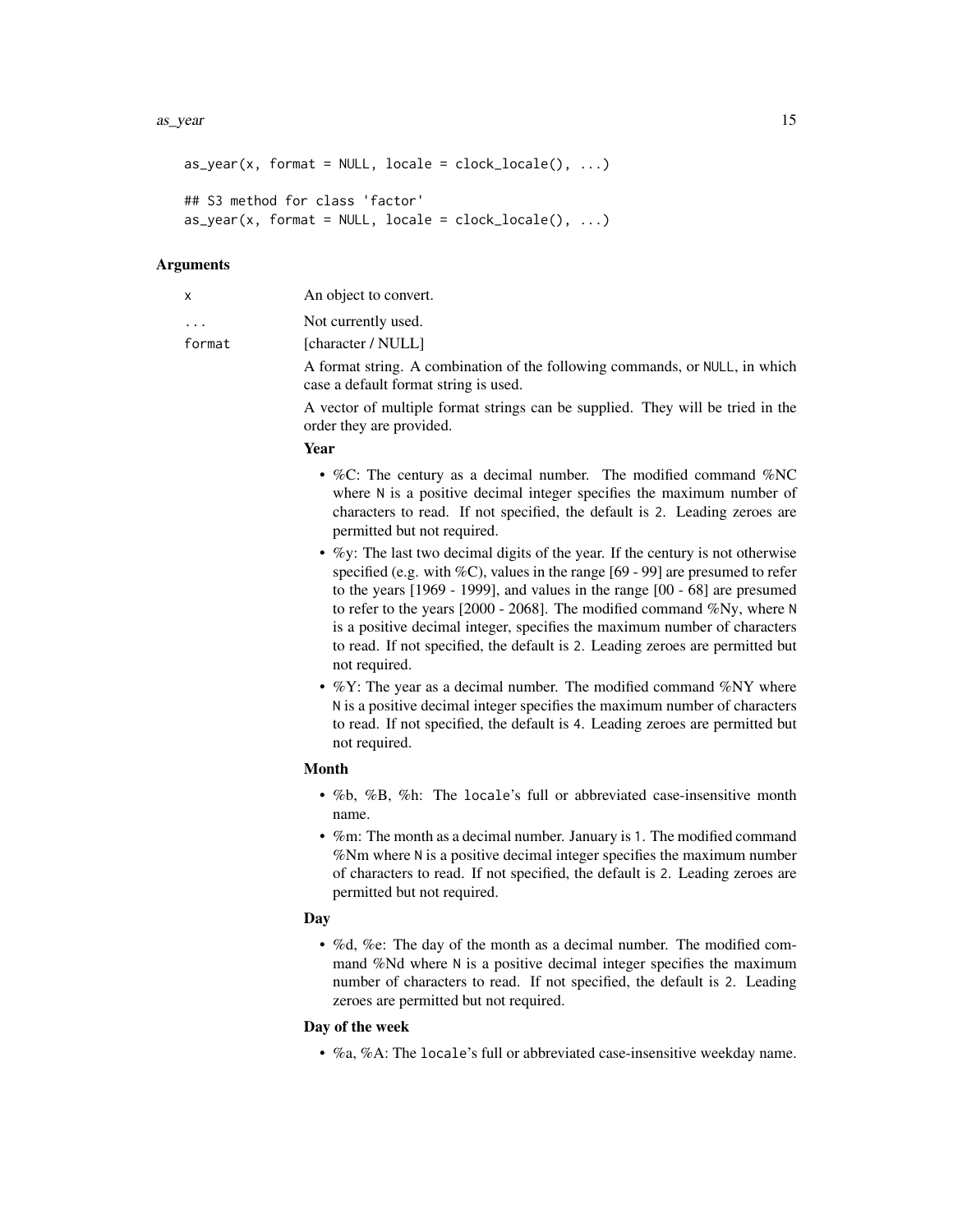• %w: The weekday as a decimal number  $(0-6)$ , where Sunday is 0. The modified command %Nw where N is a positive decimal integer specifies the maximum number of characters to read. If not specified, the default is 1. Leading zeroes are permitted but not required.

#### ISO 8601 week-based year

- %g: The last two decimal digits of the ISO week-based year. The modified command %Ng where N is a positive decimal integer specifies the maximum number of characters to read. If not specified, the default is 2. Leading zeroes are permitted but not required.
- %G: The ISO week-based year as a decimal number. The modified command %NG where N is a positive decimal integer specifies the maximum number of characters to read. If not specified, the default is 4. Leading zeroes are permitted but not required.
- %V: The ISO week-based week number as a decimal number. The modified command %NV where N is a positive decimal integer specifies the maximum number of characters to read. If not specified, the default is 2. Leading zeroes are permitted but not required.
- %u: The ISO weekday as a decimal number  $(1-7)$ , where Monday is 1. The modified command %Nu where N is a positive decimal integer specifies the maximum number of characters to read. If not specified, the default is 1. Leading zeroes are permitted but not required.

## Week of the year

- %U: The week number of the year as a decimal number. The first Sunday of the year is the first day of week 01. Days of the same year prior to that are in week 00. The modified command %NU where N is a positive decimal integer specifies the maximum number of characters to read. If not specified, the default is 2. Leading zeroes are permitted but not required.
- %W: The week number of the year as a decimal number. The first Monday of the year is the first day of week 01. Days of the same year prior to that are in week 00. The modified command %NW where N is a positive decimal integer specifies the maximum number of characters to read. If not specified, the default is 2. Leading zeroes are permitted but not required.

#### Day of the year

•  $\%$ j: The day of the year as a decimal number. January 1 is 1. The modified command %Nj where N is a positive decimal integer specifies the maximum number of characters to read. If not specified, the default is 3. Leading zeroes are permitted but not required.

## Date

- %D, %x: Equivalent to %m/%d/%y.
- %F: Equivalent to %Y-%m-%d. If modified with a width (like %NF), the width is applied to only %Y.

## Time of day

• %H: The hour (24-hour clock) as a decimal number. The modified command %NH where N is a positive decimal integer specifies the maximum number of characters to read. If not specified, the default is 2. Leading zeroes are permitted but not required.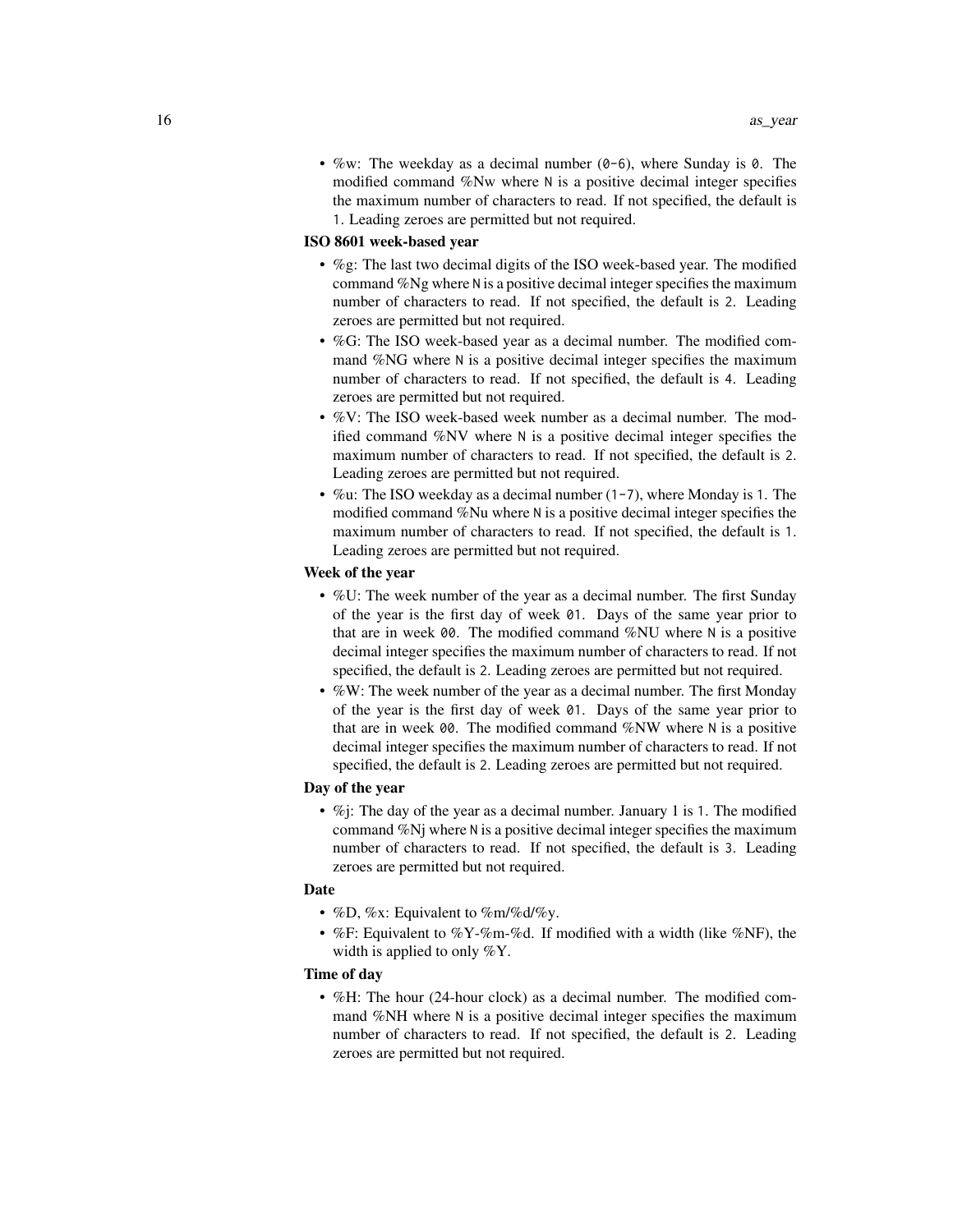- <span id="page-16-0"></span>• %I: The hour (12-hour clock) as a decimal number. The modified command %NI where N is a positive decimal integer specifies the maximum number of characters to read. If not specified, the default is 2. Leading zeroes are permitted but not required.
- %M: The minutes as a decimal number. The modified command %NM where N is a positive decimal integer specifies the maximum number of characters to read. If not specified, the default is 2. Leading zeroes are permitted but not required.
- %S: The seconds as a decimal number. Leading zeroes are permitted but not required. If encountered, the locale determines the decimal point character. Generally, the maximum number of characters to read is determined by the precision that you are parsing at. For example, a precision of "second" would read a maximum of 2 characters, while a precision of "millisecond" would read a maximum of 6 (2 for the values before the decimal point, 1 for the decimal point, and 3 for the values after it). The modified command %NS, where N is a positive decimal integer, can be used to exactly specify the maximum number of characters to read. This is only useful if you happen to have seconds with more than 1 leading zero.
- %p: The locale's equivalent of the AM/PM designations associated with a 12-hour clock. The command %I must precede %p in the format string.
- %R: Equivalent to %H:%M.
- %T, %X: Equivalent to %H:%M:%S.
- %r: Equivalent to %I:%M:%S %p.

#### Time zone

- %z: The offset from UTC in the format [+|-]hh[mm]. For example -0430 refers to 4 hours 30 minutes behind UTC. And 04 refers to 4 hours ahead of UTC. The modified command %Ez parses a : between the hours and minutes and leading zeroes on the hour field are optional: [+|-]h[h][:mm]. For example -04:30 refers to 4 hours 30 minutes behind UTC. And 4 refers to 4 hours ahead of UTC.
- %Z: The full time zone name or the time zone abbreviation, depending on the function being used. A single word is parsed. This word can only contain characters that are alphanumeric, or one of  $'$   $'$ ,  $'$ / $'$ ,  $'$  -  $'$  or  $'$  + $'$ .

#### Miscellaneous

- %c: A date and time representation. Equivalent to %a %b %d %H:%M:%S %Y.
- %%: A % character.
- %n: Matches one white space character. %n, %t, and a space can be combined to match a wide range of white-space patterns. For example "%n " matches one or more white space characters, and "%n%t%t" matches one to three white space characters.
- %t: Matches zero or one white space characters.

#### locale [clock locale]

A locale object created from [clock\\_locale\(\)](#page-0-0).

#### Value

A grates\_year object.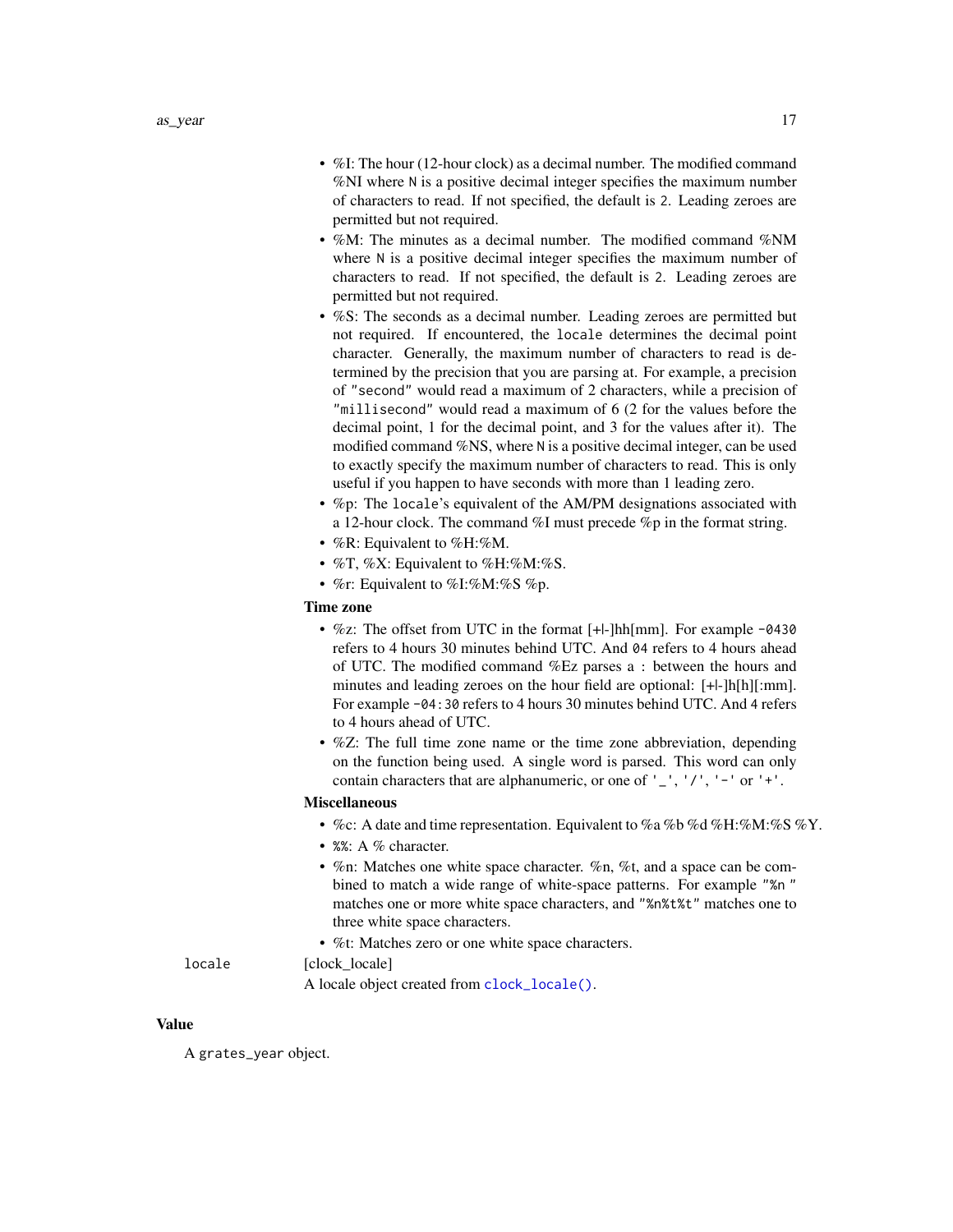#### Examples

```
as_year(Sys.Date())
as_year(as.POSIXct("2019-03-04 01:01:01", tz = "America/New_York"), interval = 2)
as_year("2019-05-03")
```
#### as\_yearweek *Convert an object to grates\_yearweek*

## Description

- Date, POSIXct, and POSIXlt are converted, with the timezone respected, using [clock::as\\_date\(\)](#page-0-0).
- Character input is parsed by two methods. Firstly, if format = NULL then character input is first checked to see if it is in the format of "YYYY-Www" (e.g. "2021-W03") and parsed accordingly. If it is in a different format, or format is non-NULL then it is parsed using [clock::date\\_parse\(\)](#page-0-0).

## Usage

```
as_yearweek(x, firstday = 1L, ...)## Default S3 method:
as_yearweek(x, firstday = 1L, ...)## S3 method for class 'character'
as_yearweek(
 x,
 firstday = 1L,
 format = "XY-Xm-Xd",
 locale = clock_locale(),
  ...
\lambda## S3 method for class 'factor'
as_yearweek(x, firstday = 1L, format = NULL, locale = clock_locale(), \dots)
```
## Arguments

| x        | An object to coerce to yearweekly.                                                                                   |
|----------|----------------------------------------------------------------------------------------------------------------------|
| firstdav | An integer representing the day the week starts on from 1 (Monday) to 7 (Sun-<br>day).                               |
| .        | Not currently used.                                                                                                  |
| format   | [character / NULL]                                                                                                   |
|          | A format string. A combination of the following commands, or NULL, in which<br>case a default format string is used. |

<span id="page-17-0"></span>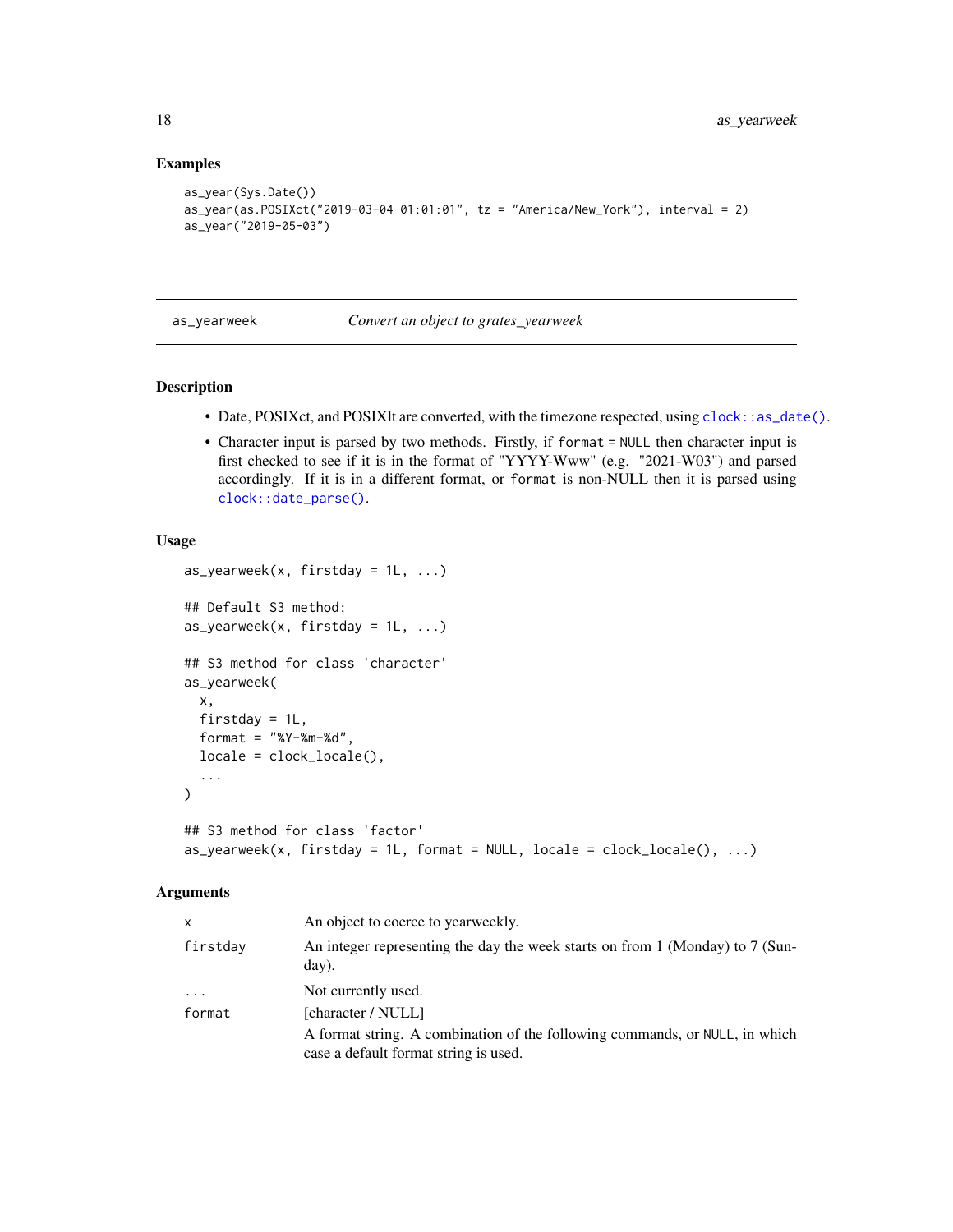A vector of multiple format strings can be supplied. They will be tried in the order they are provided.

#### Year

- %C: The century as a decimal number. The modified command %NC where N is a positive decimal integer specifies the maximum number of characters to read. If not specified, the default is 2. Leading zeroes are permitted but not required.
- %y: The last two decimal digits of the year. If the century is not otherwise specified (e.g. with  $\%C$ ), values in the range [69 - 99] are presumed to refer to the years [1969 - 1999], and values in the range [00 - 68] are presumed to refer to the years [2000 - 2068]. The modified command %Ny, where N is a positive decimal integer, specifies the maximum number of characters to read. If not specified, the default is 2. Leading zeroes are permitted but not required.
- $\%$ Y: The year as a decimal number. The modified command  $\%$ NY where N is a positive decimal integer specifies the maximum number of characters to read. If not specified, the default is 4. Leading zeroes are permitted but not required.

#### Month

- %b, %B, %h: The locale's full or abbreviated case-insensitive month name.
- %m: The month as a decimal number. January is 1. The modified command %Nm where N is a positive decimal integer specifies the maximum number of characters to read. If not specified, the default is 2. Leading zeroes are permitted but not required.

#### Day

• %d, %e: The day of the month as a decimal number. The modified command %Nd where N is a positive decimal integer specifies the maximum number of characters to read. If not specified, the default is 2. Leading zeroes are permitted but not required.

## Day of the week

- %a, %A: The locale's full or abbreviated case-insensitive weekday name.
- %w: The weekday as a decimal number  $(0-6)$ , where Sunday is 0. The modified command %Nw where N is a positive decimal integer specifies the maximum number of characters to read. If not specified, the default is 1. Leading zeroes are permitted but not required.

#### ISO 8601 week-based year

- %g: The last two decimal digits of the ISO week-based year. The modified command %Ng where N is a positive decimal integer specifies the maximum number of characters to read. If not specified, the default is 2. Leading zeroes are permitted but not required.
- %G: The ISO week-based year as a decimal number. The modified command %NG where N is a positive decimal integer specifies the maximum number of characters to read. If not specified, the default is 4. Leading zeroes are permitted but not required.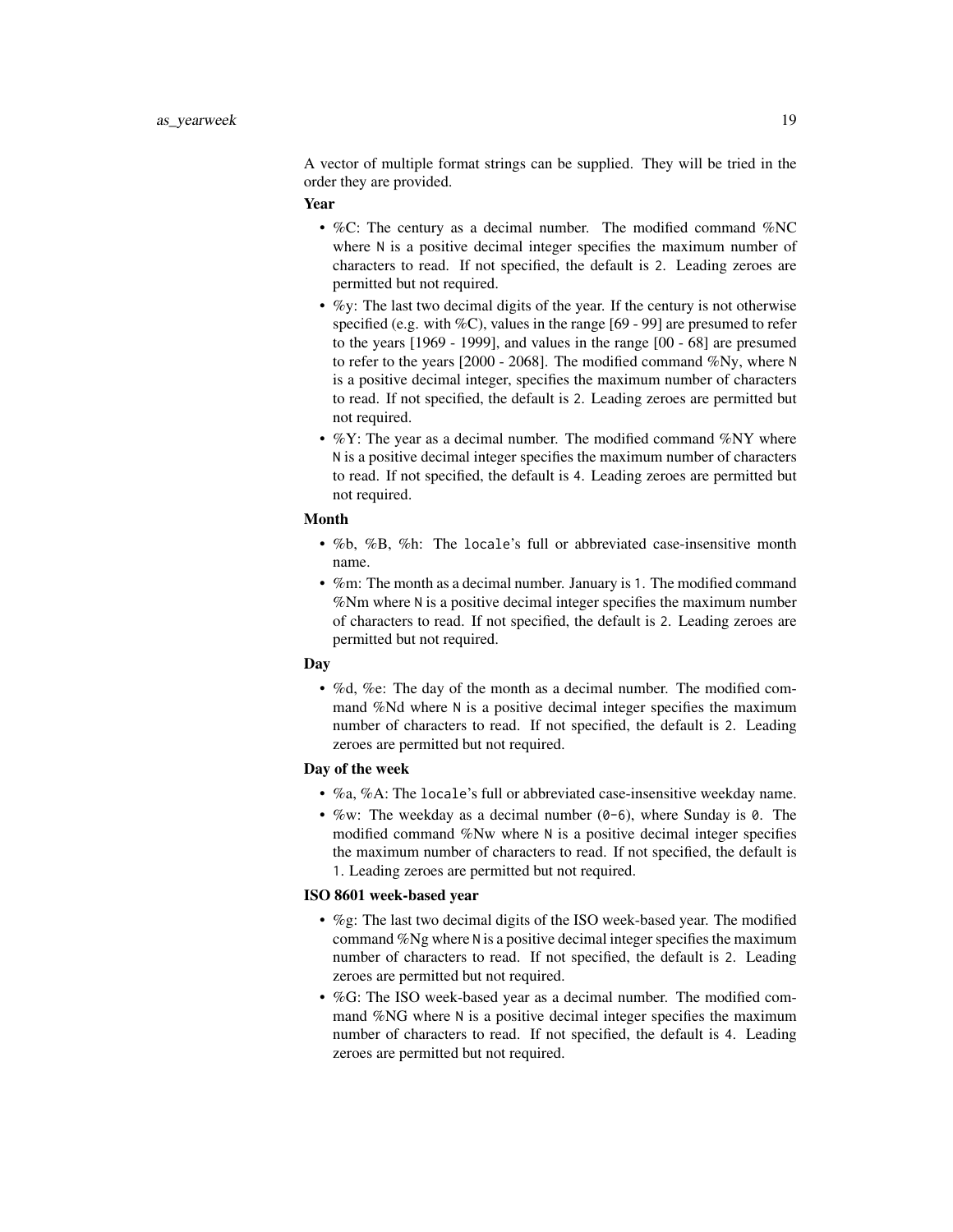- %V: The ISO week-based week number as a decimal number. The modified command %NV where N is a positive decimal integer specifies the maximum number of characters to read. If not specified, the default is 2. Leading zeroes are permitted but not required.
- %u: The ISO weekday as a decimal number (1-7), where Monday is 1. The modified command %Nu where N is a positive decimal integer specifies the maximum number of characters to read. If not specified, the default is 1. Leading zeroes are permitted but not required.

#### Week of the year

- %U: The week number of the year as a decimal number. The first Sunday of the year is the first day of week 01. Days of the same year prior to that are in week 00. The modified command %NU where N is a positive decimal integer specifies the maximum number of characters to read. If not specified, the default is 2. Leading zeroes are permitted but not required.
- %W: The week number of the year as a decimal number. The first Monday of the year is the first day of week 01. Days of the same year prior to that are in week 00. The modified command %NW where N is a positive decimal integer specifies the maximum number of characters to read. If not specified, the default is 2. Leading zeroes are permitted but not required.

#### Day of the year

•  $\%$ j: The day of the year as a decimal number. January 1 is 1. The modified command %Nj where N is a positive decimal integer specifies the maximum number of characters to read. If not specified, the default is 3. Leading zeroes are permitted but not required.

#### **Date**

- %D, %x: Equivalent to %m/%d/%y.
- %F: Equivalent to %Y-%m-%d. If modified with a width (like %NF), the width is applied to only %Y.

#### Time of day

- %H: The hour (24-hour clock) as a decimal number. The modified command %NH where N is a positive decimal integer specifies the maximum number of characters to read. If not specified, the default is 2. Leading zeroes are permitted but not required.
- %I: The hour (12-hour clock) as a decimal number. The modified command %NI where N is a positive decimal integer specifies the maximum number of characters to read. If not specified, the default is 2. Leading zeroes are permitted but not required.
- %M: The minutes as a decimal number. The modified command %NM where N is a positive decimal integer specifies the maximum number of characters to read. If not specified, the default is 2. Leading zeroes are permitted but not required.
- %S: The seconds as a decimal number. Leading zeroes are permitted but not required. If encountered, the locale determines the decimal point character. Generally, the maximum number of characters to read is determined by the precision that you are parsing at. For example, a precision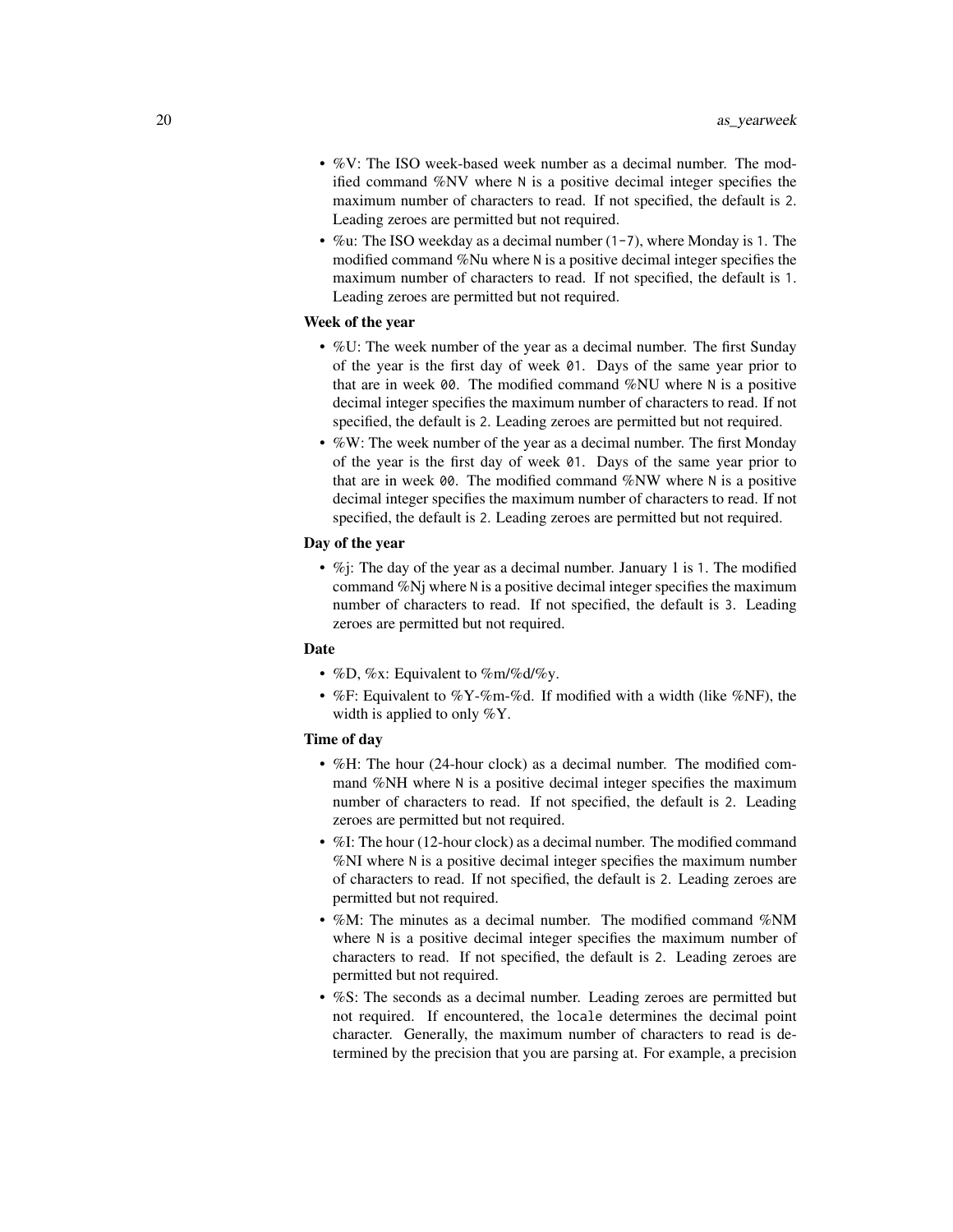<span id="page-20-0"></span>of "second" would read a maximum of 2 characters, while a precision of "millisecond" would read a maximum of 6 (2 for the values before the decimal point, 1 for the decimal point, and 3 for the values after it). The modified command %NS, where N is a positive decimal integer, can be used to exactly specify the maximum number of characters to read. This is only useful if you happen to have seconds with more than 1 leading zero.

- %p: The locale's equivalent of the AM/PM designations associated with a 12-hour clock. The command %I must precede %p in the format string.
- %R: Equivalent to %H:%M.
- $\%$ T,  $\%$ X: Equivalent to  $\%$ H: $\%$ M: $\%$ S.
- %r: Equivalent to %I:%M:%S %p.

#### Time zone

- %z: The offset from UTC in the format [+|-]hh[mm]. For example -0430 refers to 4 hours 30 minutes behind UTC. And 04 refers to 4 hours ahead of UTC. The modified command %Ez parses a : between the hours and minutes and leading zeroes on the hour field are optional: [+|-]h[h][:mm]. For example -04:30 refers to 4 hours 30 minutes behind UTC. And 4 refers to 4 hours ahead of UTC.
- %Z: The full time zone name or the time zone abbreviation, depending on the function being used. A single word is parsed. This word can only contain characters that are alphanumeric, or one of  $'$   $'$ ,  $'$ ,  $'$ ,  $'$   $'$ ,  $'$  or  $'$  + $'$ .

#### Miscellaneous

- %c: A date and time representation. Equivalent to %a %b %d %H:%M:%S %Y.
- %%: A % character.
- %n: Matches one white space character. %n, %t, and a space can be combined to match a wide range of white-space patterns. For example "%n " matches one or more white space characters, and "%n%t%t" matches one to three white space characters.
- %t: Matches zero or one white space characters.

#### locale [clock locale]

A locale object created from [clock\\_locale\(\)](#page-0-0).

## Value

A grates\_yearweek object.

#### Note

Internally grates\_yearweek objects are stored as the number of weeks from the date of the firstday nearest the Unix Epoch (1970-01-01). That is:

- 1969-12-29 for `firstday` as Monday - 1969-12-30 for `firstday` as Tuesday - 1969-12-31 for `firstday` as Wednesday - 1970-01-01 for `firstday` as Thursday - 1970-01-02 for `firstday` as Friday - 1970-01-03 for `firstday` as Saturday - 1970-01-04 for `firstday` as Sunday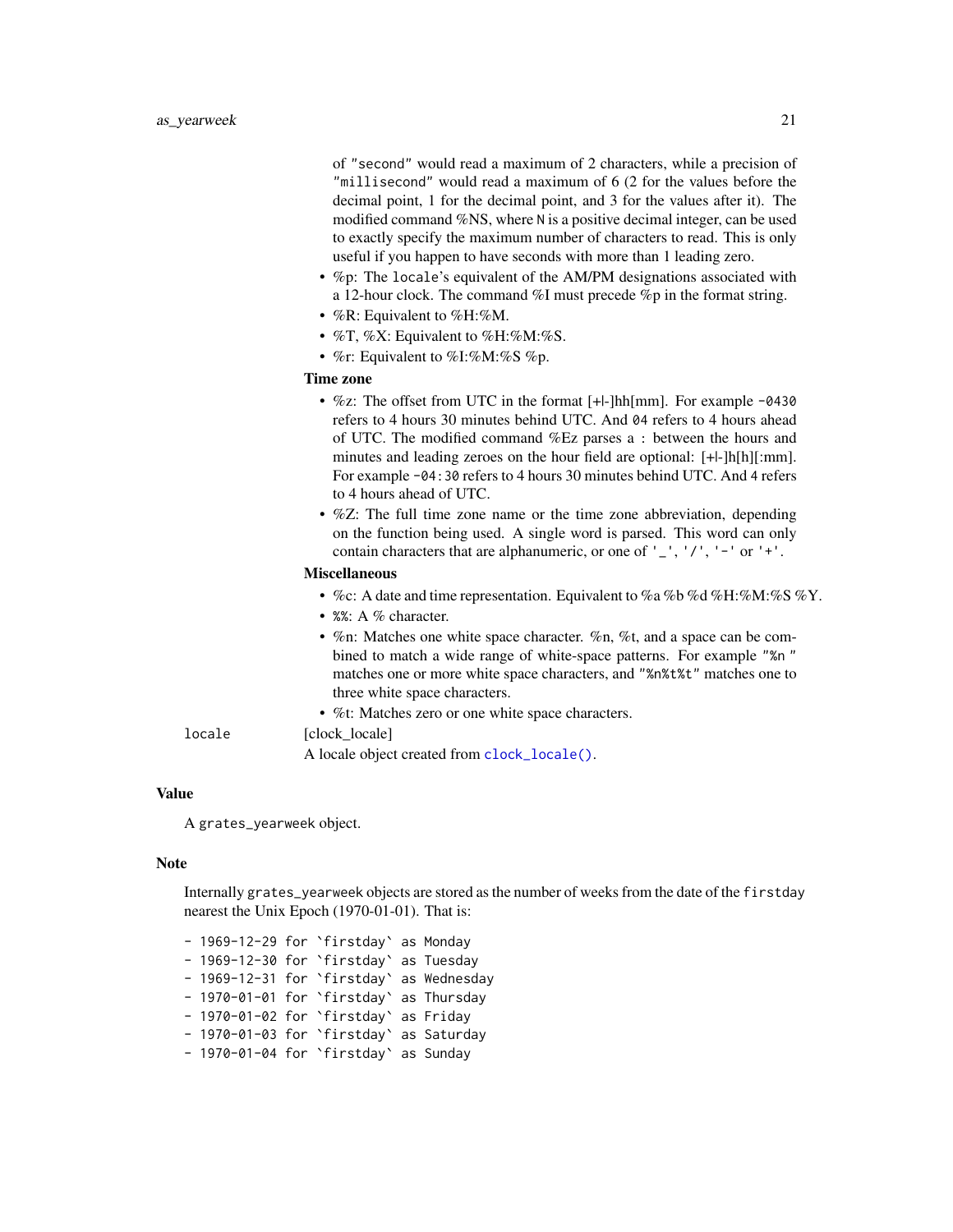## See Also

[clock::date\\_parse\(\)](#page-0-0)

#### Examples

```
as_yearweek(Sys.Date())
as_yearweek(as.POSIXct("2019-03-04 01:01:01", tz = "America/New_York"))
as_yearweek("2019-05-03", firstday = 5L)
as_yearweek("2021-W03", format = NULL)
```
format.grates\_int\_period

*Format a grates\_int\_period object*

## Description

Format a grates\_int\_period object

#### Usage

```
## S3 method for class 'grates_int_period'
format(x, sep = "to", \dots)
```
## Arguments

| x      | A grates_int_period object.                                                                                        |
|--------|--------------------------------------------------------------------------------------------------------------------|
| sep    | Where more than one day is grouped with others, sep is placed between the<br>upper and lower bounds when printing. |
| .      | Not currently used.                                                                                                |
| format | The format to use for the bounds of each grates_int_period entry.                                                  |

format.grates\_month *Format a grates\_month object*

## Description

Format a grates\_month object

#### Usage

```
## S3 method for class 'grates_month'
format(x, format = "%Y-%b", sep = "to", \ldots)
```
<span id="page-21-0"></span>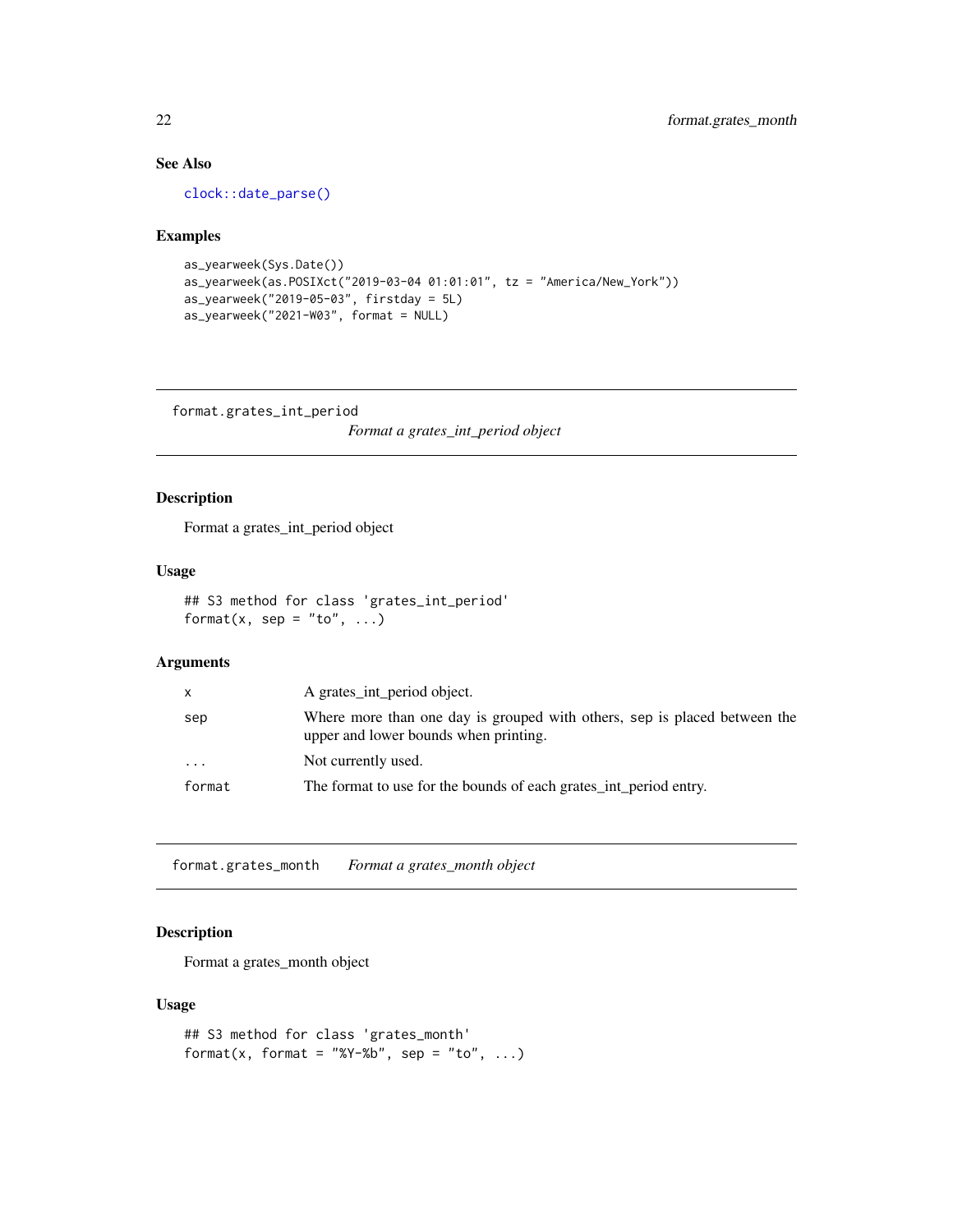## <span id="page-22-0"></span>Arguments

| $\mathsf{x}$            | A grates month object.                                                                                               |
|-------------------------|----------------------------------------------------------------------------------------------------------------------|
| format                  | The format to use for the bounds of each grates_month entry.                                                         |
| sep                     | Where more than one month is grouped with others, sep is placed between the<br>upper and lower bounds when printing. |
| $\cdot$ $\cdot$ $\cdot$ | Not currently used.                                                                                                  |

format.grates\_period *Format a grates\_period object*

## Description

Format a grates\_period object

#### Usage

## S3 method for class 'grates\_period' format(x, format = "%Y-%m-%d", sep = "to", ...)

## Arguments

| X         | A grates_period object.                                                                                            |
|-----------|--------------------------------------------------------------------------------------------------------------------|
| format    | The format to use for the bounds of each grates period entry.                                                      |
| sep       | Where more than one day is grouped with others, sep is placed between the<br>upper and lower bounds when printing. |
| $\ddotsc$ | Not currently used.                                                                                                |

format.grates\_quarter *Format a grates\_quarter object*

## Description

Format a grates\_quarter object

## Usage

## S3 method for class 'grates\_quarter' format $(x, \ldots)$ 

## Arguments

|          | A grates_quarter object. |
|----------|--------------------------|
| $\cdots$ | Not currently used.      |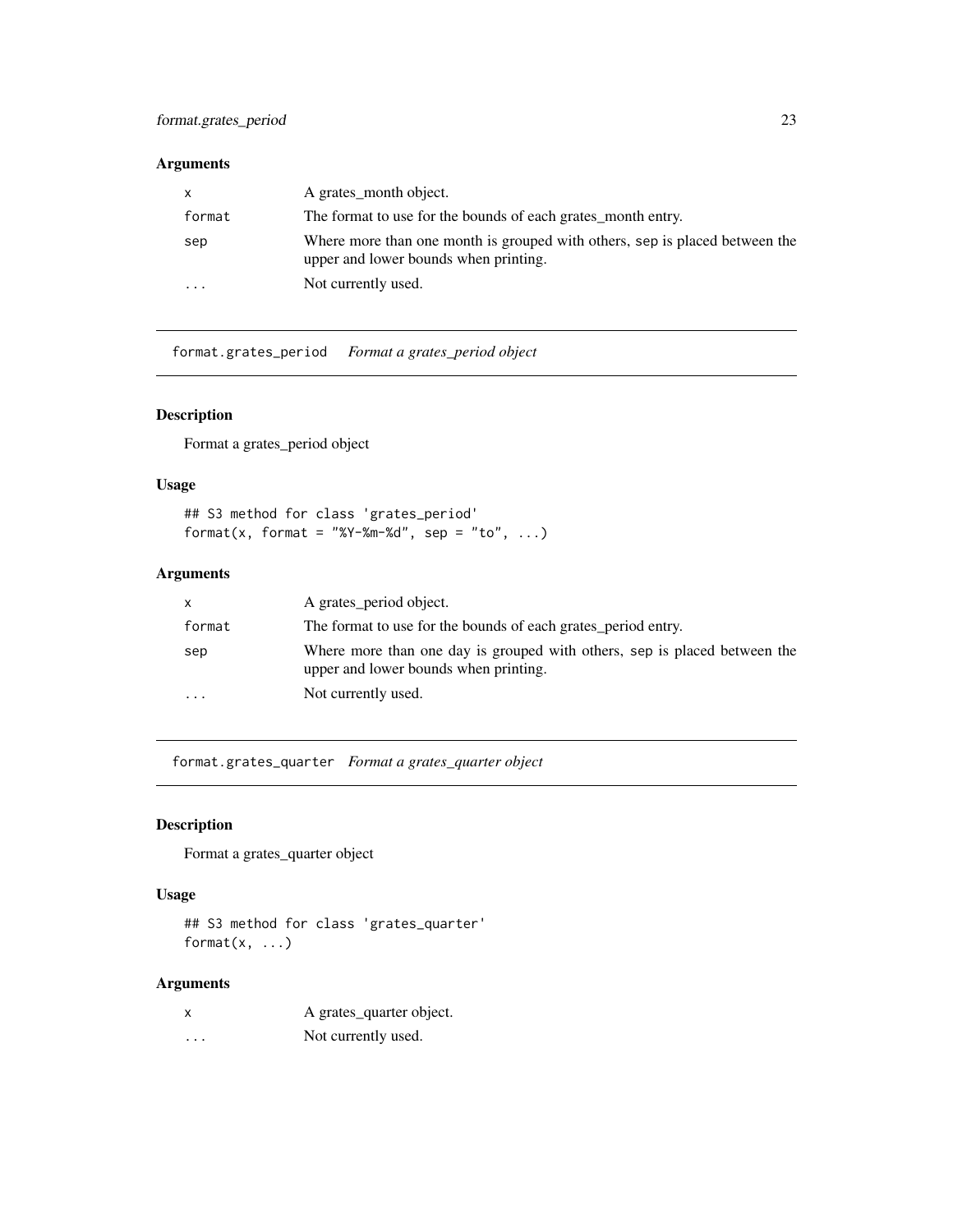<span id="page-23-0"></span>format.grates\_year *Format a grates\_year object*

## Description

Format a grates\_year object

## Usage

## S3 method for class 'grates\_year' format $(x, \ldots)$ 

## Arguments

| X                    | A grates_year object. |
|----------------------|-----------------------|
| $\ddot{\phantom{0}}$ | Not currently used.   |

format.grates\_yearweek

*Format a grates\_yearweek object*

## Description

Format a grates\_yearweek object

## Usage

## S3 method for class 'grates\_yearweek' format $(x, \ldots)$ 

## Arguments

| X        | A grates_yearweek object. |
|----------|---------------------------|
| $\cdots$ | Not currently used.       |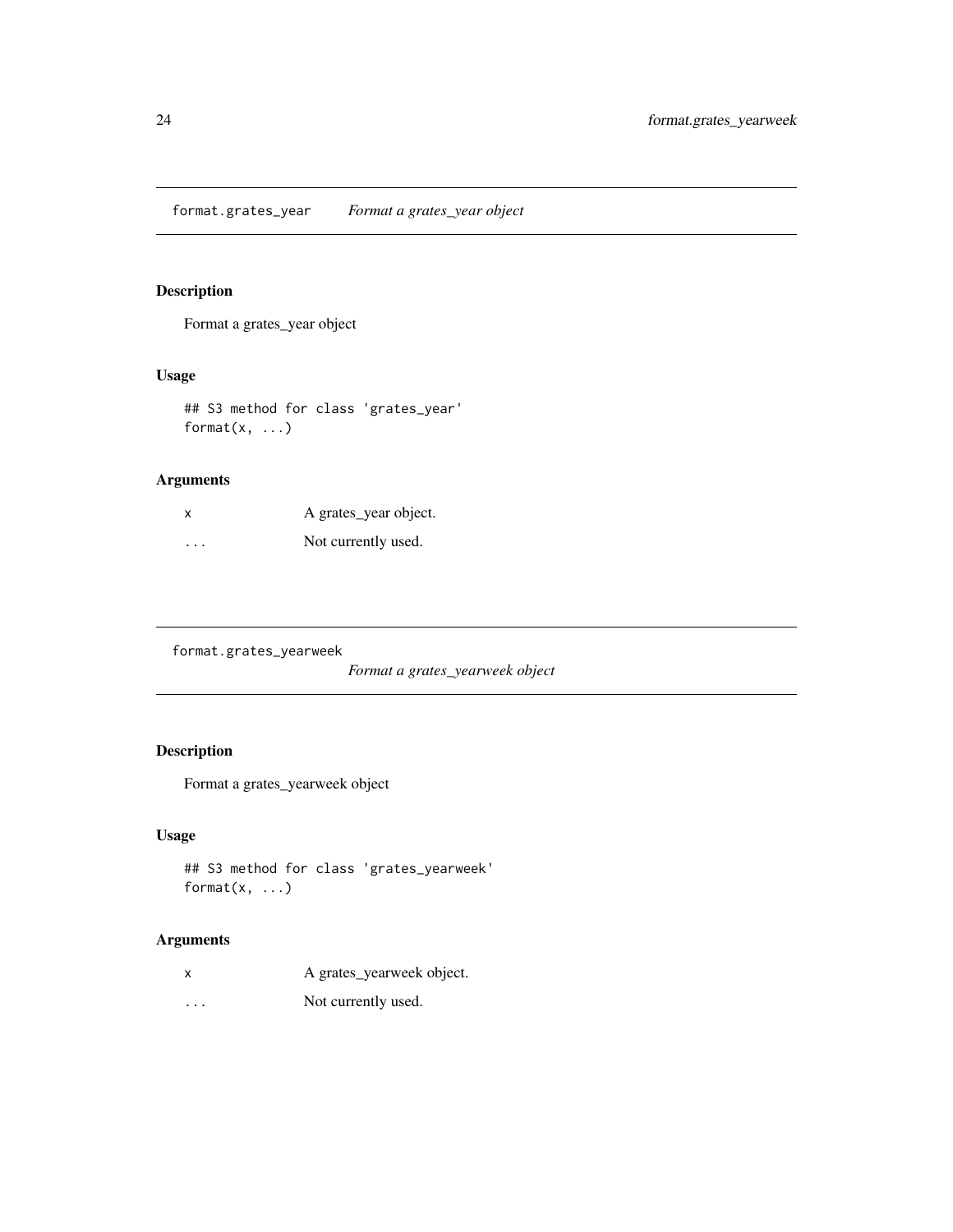#### <span id="page-24-0"></span>Description

Generics and methods to work with grouped date objects.

## Usage

```
get_n(x, \ldots)## Default S3 method:
get_n(x, \ldots)## S3 method for class 'grates_month'
get_n(x, \ldots)## S3 method for class 'grates_period'
get_n(x, \ldots)## S3 method for class 'grates_int_period'
get_n(x, \ldots)get_firstday(x, ...)
## Default S3 method:
get_firstday(x, ...)
## S3 method for class 'grates_yearweek'
get_firstday(x, ...)
get\_week(x, \ldots)## Default S3 method:
get_week(x, ...)
## S3 method for class 'grates_yearweek'
get_week(x, ...)
get_quarter(x, ...)
## Default S3 method:
get_quarter(x, ...)
## S3 method for class 'grates_quarter'
get_quarter(x, ...)
```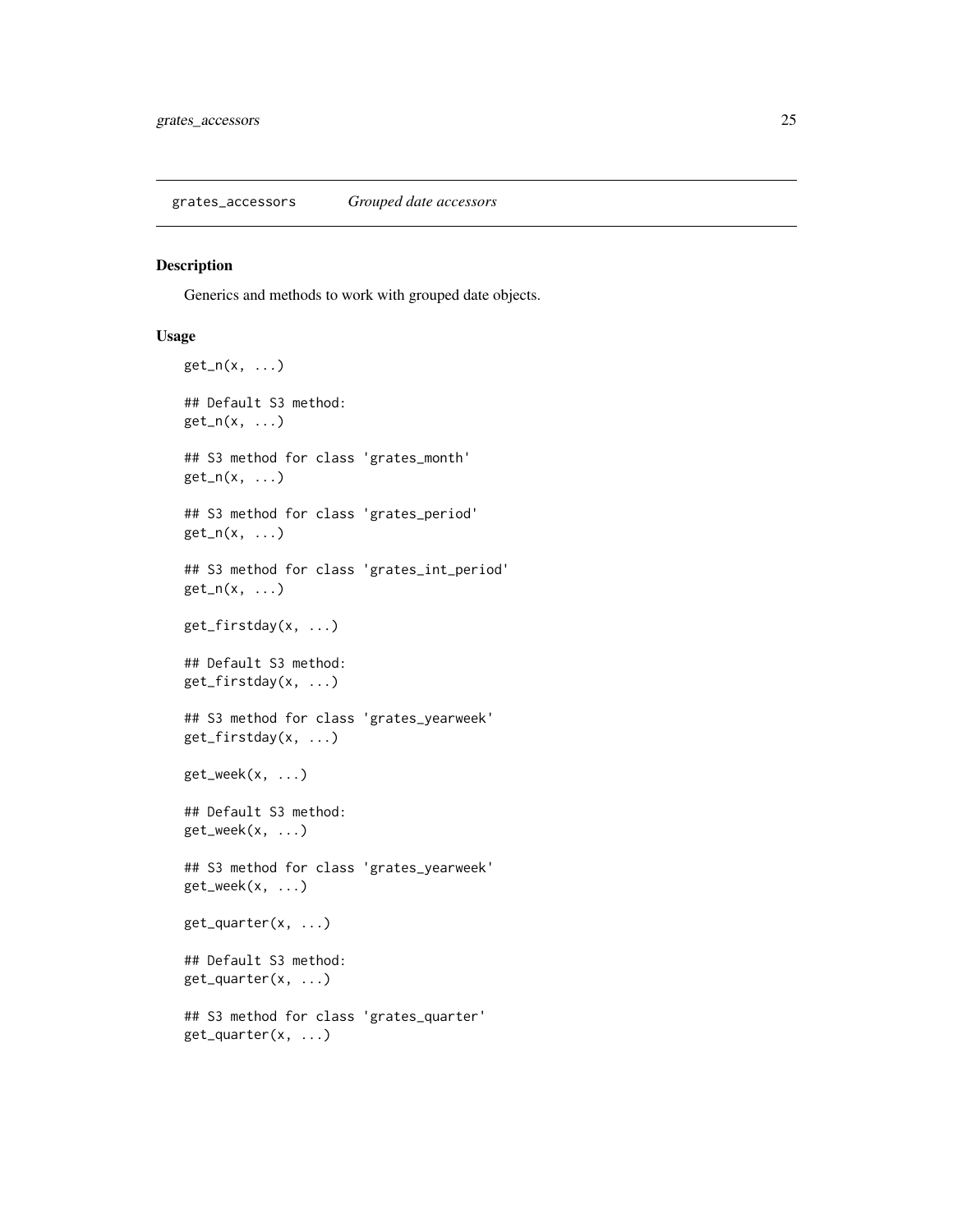26 grates\_accessors

```
get\_year(x, ...)## Default S3 method:
get_year(x, ...)
## S3 method for class 'grates_yearweek'
get\_year(x, ...)## S3 method for class 'grates_quarter'
get\_year(x, ...)## S3 method for class 'grates_year'
get_year(x, ...)
get_date_range(x, ...)
## Default S3 method:
get_date_range(x, ...)
## S3 method for class 'grates_yearweek'
get_date_range(x, ...)
## S3 method for class 'grates_month'
get_date_range(x, ...)
## S3 method for class 'grates_quarter'
get_date_range(x, ...)
## S3 method for class 'grates_period'
get_date_range(x, ...)
## S3 method for class 'grates_year'
get_date_range(x, ...)
## S3 method for class 'grates_int_period'
```
Arguments

get\_date\_range(x, ...)

| x                       | A grates object.    |
|-------------------------|---------------------|
| $\cdot$ $\cdot$ $\cdot$ | Not currently used. |

#### Value

- get\_year(): The corresponding year values as integer for <grates\_year> and <greats\_quarter> objects.
- get\_quarter(): The corresponding quarter values as integer for <greats\_quarter> objects.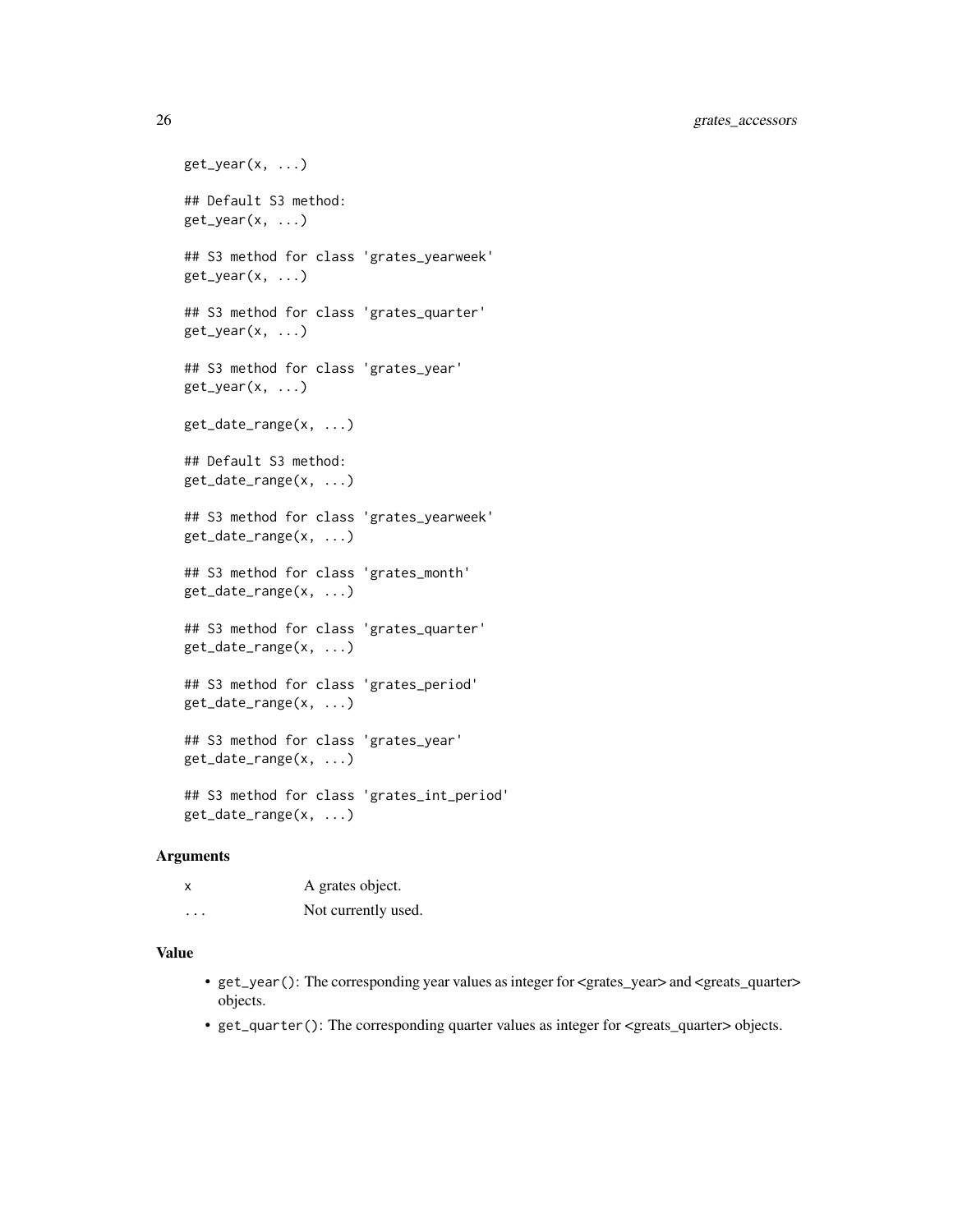<span id="page-26-0"></span>

## Description

period() is a constructor for a <grates\_int\_period> object

## Usage

```
int\_period(x = integer(), n = 1L, origin = 0L)
```
is\_int\_period(x)

## Arguments

| $\mathsf{X}$ | Integer vector representing the number of days at the beginning of the specified<br>grouping. |
|--------------|-----------------------------------------------------------------------------------------------|
| n.           | An integer indicating the (fixed) number of days used for grouping; defaults to               |
| origin       | Day on which the grouping begins (default 0).                                                 |

#### Value

a <grates\_int\_period> vector.

## Note

To allow easy comparison between <grates\_int\_period> object, the origin will be stored as it's value modulo n (i.e origin <-origin %% n).

## Examples

 $int\_period(1, n = 2, origin = 1)$ 

is\_grate *Is object a grouped date*

## Description

Is object a grouped date

### Usage

is\_grate(x)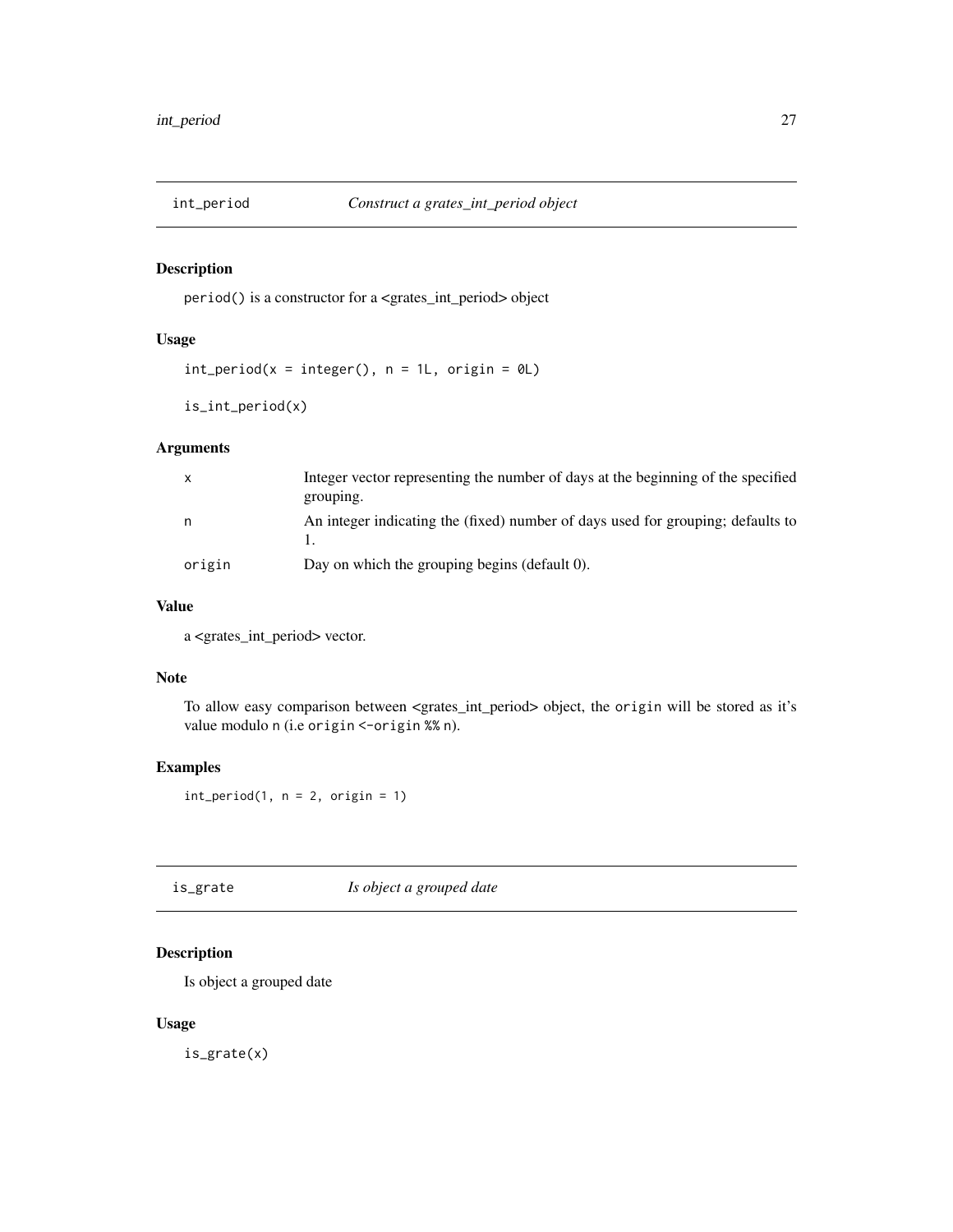#### <span id="page-27-0"></span>28 month and the contract of the contract of the contract of the contract of the contract of the contract of the contract of the contract of the contract of the contract of the contract of the contract of the contract of t

#### Arguments

x Grouped date object.

## Value

Logical.

## Examples

is\_grate(as\_yearweek(Sys.Date()))

#### month *Construct a grates\_month object*

## Description

month() is a constructor for a <grates\_month> object

## Usage

month( $x =$  integer(),  $n = 1L$ , origin = 0L)

is\_month(x)

## Arguments

|        | Integer vector representing the number of months since the Unix epoch (1970-<br>$01-01$ ). |
|--------|--------------------------------------------------------------------------------------------|
| n.     | Number of months that are being grouped by (default 1).                                    |
| origin | Month since the Unix epoch where grouping begins (default 0).                              |

## References

The algorithm to convert between dates and months relative to the UNIX Epoch comes from the work of Davis Vaughan in the unreleased [datea](https://github.com/DavisVaughan/datea/) package.

## Examples

month(1)  $month(c(4, 7), n = 3, origin = 1)$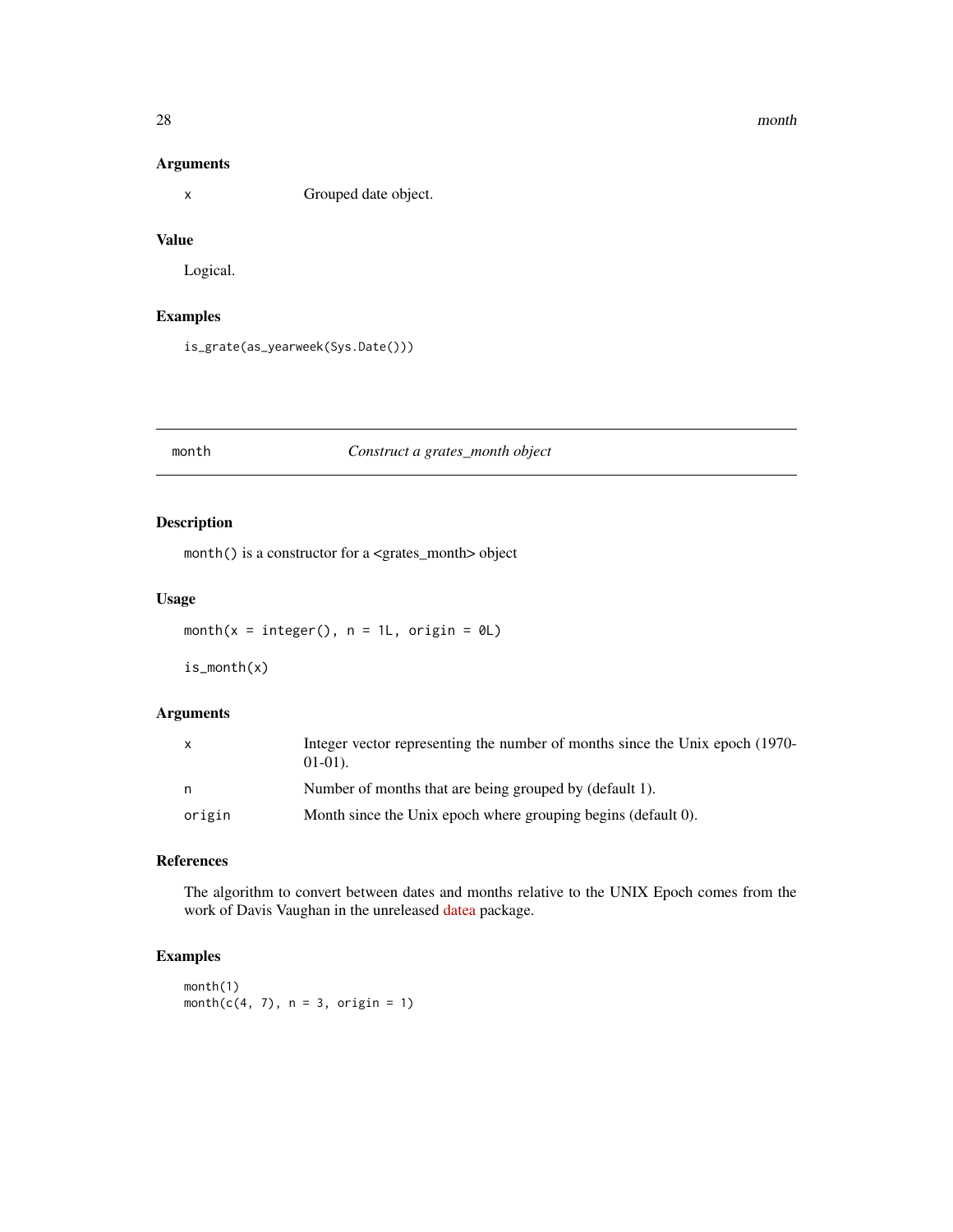<span id="page-28-0"></span>

## Description

period() is a constructor for a <grates\_period> object

#### Usage

```
period(x = integer(), n = 1L, origin = 0L)
```
is\_period(x)

## Arguments

| $\mathsf{X}$ | Integer vector representing the number of days since the Unix epoch (1970-01-<br>01) at the beginning of the specified grouping. |
|--------------|----------------------------------------------------------------------------------------------------------------------------------|
| n.           | An integer indicating the (fixed) number of days used for grouping; defaults to                                                  |
| origin       | Day since the Unix epoch where grouping begins (default 0).                                                                      |

## Value

a <grates\_period> vector.

## Note

To allow easy comparison between <grates\_period> object, the origin will be stored as it's value modulo n (i.e origin <-origin %% n).

## Examples

 $period(1, n = 2, origin = 1)$ 

quarter *Construct a grates\_quarter object*

## Description

quarter() is a constructor for a <grates\_quarter> object

## Usage

quarter( $x =$ integer())

is\_quarter(x)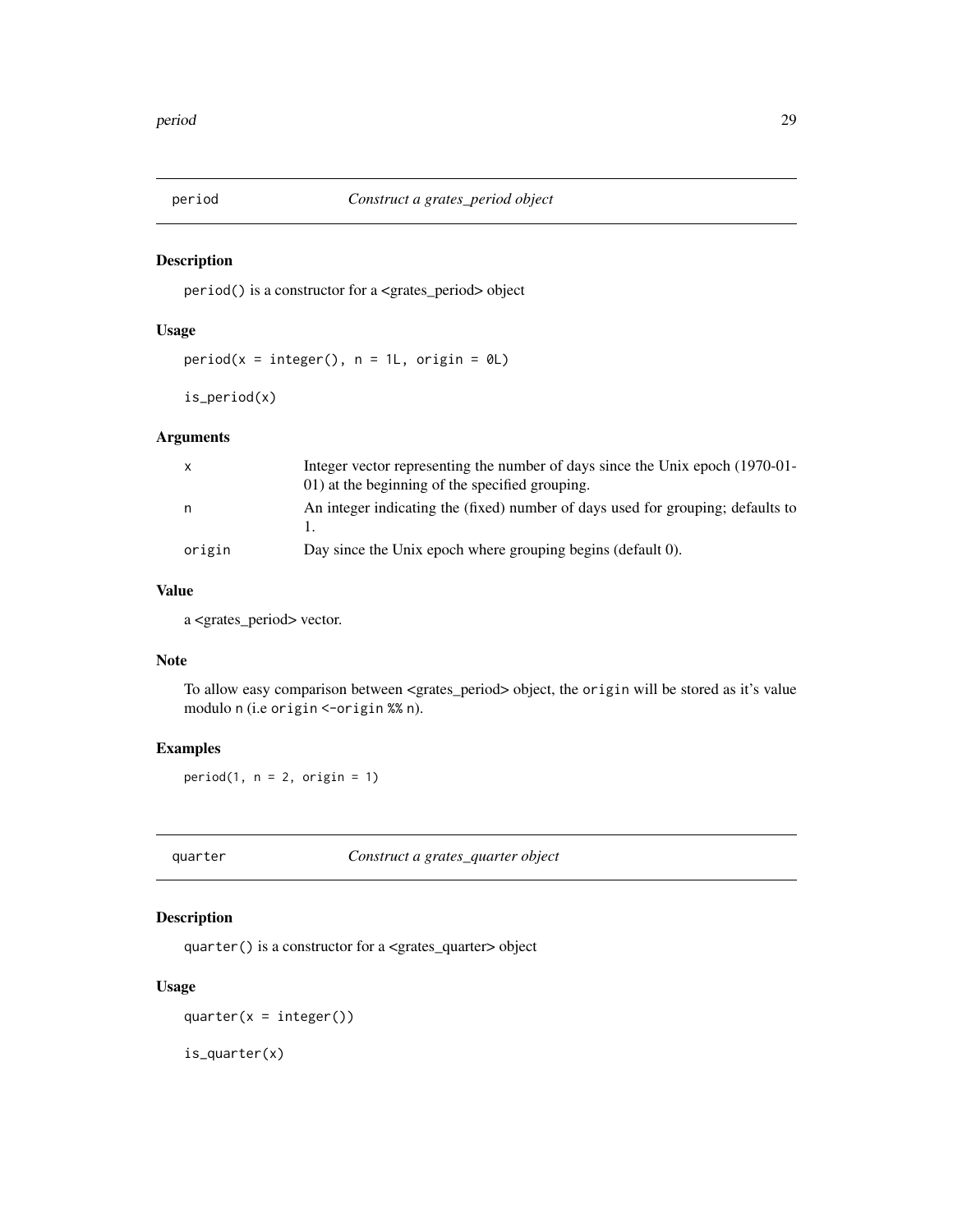## <span id="page-29-0"></span>Arguments

x Integer vector representing the number of quarters (starting at 0), since the Unix epoch (1970-01-01).

## References

The algorithm to convert between dates and months relative to the UNIX Epoch comes from the work of Davis Vaughan in the unreleased [datea](https://github.com/DavisVaughan/datea/) package.

## Examples

quarter(0:3)

scale\_x\_grates\_int\_period *<grates\_int\_period> scale*

## Description

ggplot2 scale for <grates\_int\_period> vector.

## Usage

scale\_x\_grates\_int\_period(n.breaks = 6, n, origin)

## Arguments

| n.breaks | Approximate number of breaks calculated using scales:: breaks_pretty (de-<br>fault $6$ ). |
|----------|-------------------------------------------------------------------------------------------|
| n        | Number of days used for the original grouping.                                            |
| origin   | Original day on which the grouping began.                                                 |

## Value

A scale for use with ggplot2.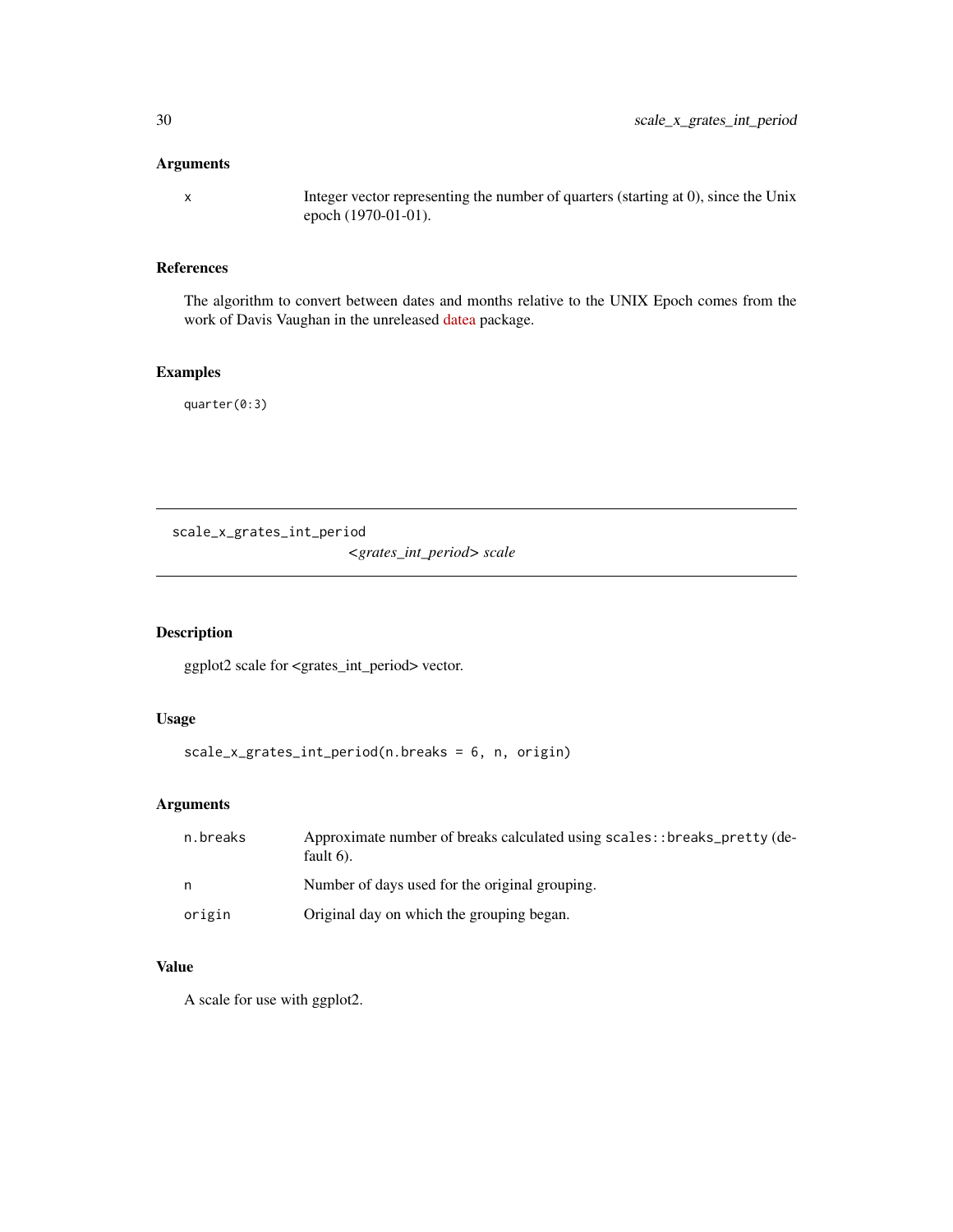<span id="page-30-0"></span>scale\_x\_grates\_month *<grates\_month> scale*

## Description

ggplot2 scale for <grates\_month> vector.

## Usage

```
scale_x_grates_month(
  n.breaks = 6,
  format = "%Y-%m-%d",
  bounds_format = "%Y-%b",
  sep = "to",n,
  origin
\lambda
```
#### Arguments

| n.breaks      | Approximate number of breaks calculated using scales: : breaks_pretty (de-<br>fault $6$ ).                                                                                                                                                                                               |
|---------------|------------------------------------------------------------------------------------------------------------------------------------------------------------------------------------------------------------------------------------------------------------------------------------------|
| format        | Format to use if "Date" scales are required. If NULL then labels are centralised<br>and of the form "lower category bound to upper category bound". If not NULL<br>then the value is used by format. Date() and can be any input acceptable by<br>that function (defaults to "%Y-%m-%d). |
| bounds_format | Format to use for grouped date labels. Only used if format is NULL.                                                                                                                                                                                                                      |
| sep           | Separator to use for grouped date labels.                                                                                                                                                                                                                                                |
| n             | Number of months used for the original grouping.                                                                                                                                                                                                                                         |
| origin        | Month since the Unix epoch used in the original grouping.                                                                                                                                                                                                                                |

## Value

A scale for use with ggplot2.

scale\_x\_grates\_period *<grates\_period> scale*

## Description

ggplot2 scale for <grates\_period> vector.

## Usage

```
scale_x_grates_period(n.breaks = 6, format = "%Y-%m-%d", n, origin)
```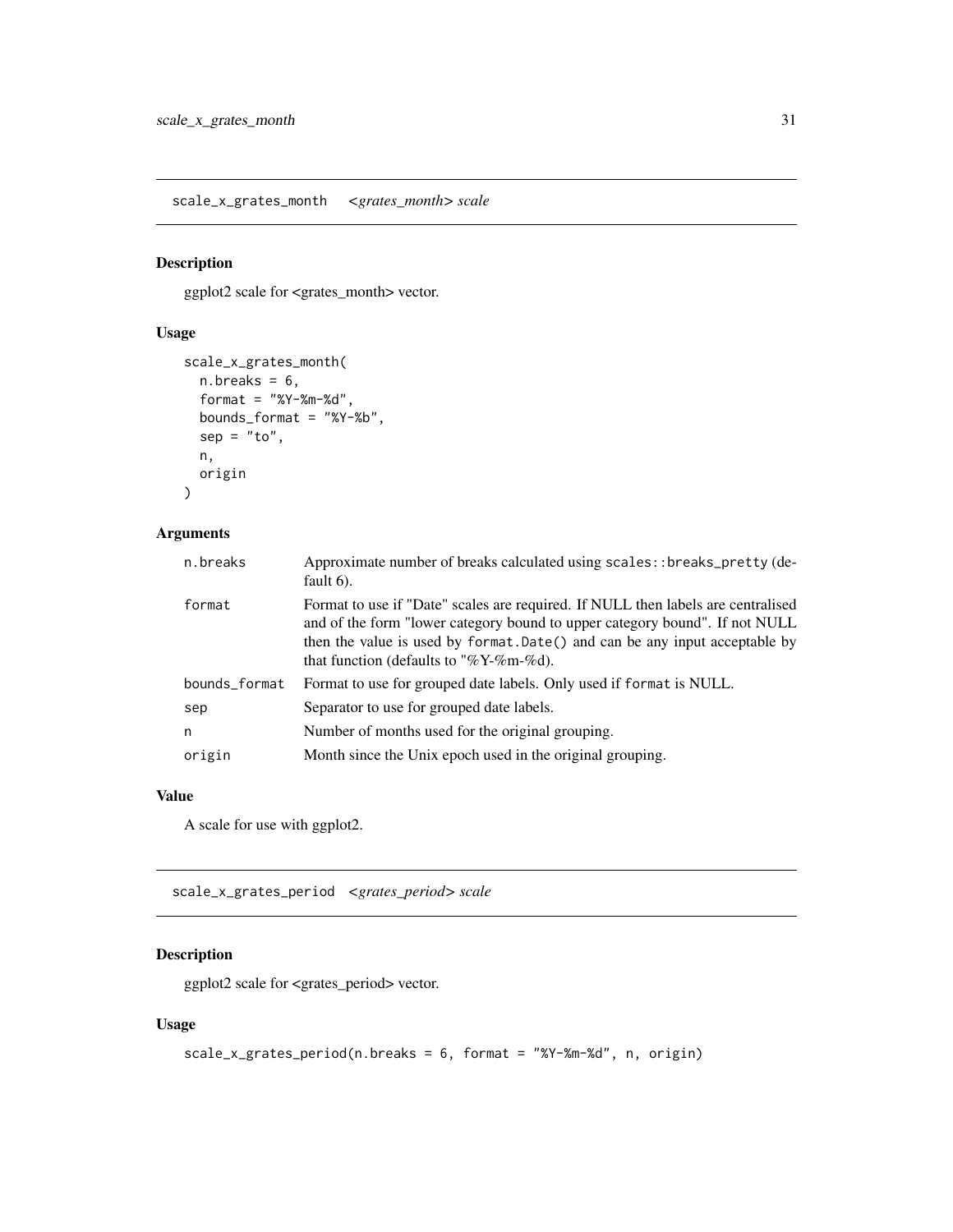## <span id="page-31-0"></span>Arguments

| n.breaks | Approximate number of breaks calculated using scales: : breaks_pretty (de-<br>fault $6$ ). |
|----------|--------------------------------------------------------------------------------------------|
| format   | Format to use for x scale. Passed to format. Date().                                       |
| n        | Number of months used for the original grouping.                                           |
| origin   | Month since the Unix epoch used in the original grouping.                                  |

## Value

A scale for use with ggplot2.

scale\_x\_grates\_quarter

*<grates\_quarter> scale*

## Description

ggplot2 scale for <grates\_quarter> vector.

## Usage

```
scale_x_grates_quarter(n.breaks = 6, format = NULL)
```
## Arguments

| n.breaks | Approximate number of breaks calculated using scales: : breaks_pretty (de-<br>fault $6$ ).                                                                                                                                |
|----------|---------------------------------------------------------------------------------------------------------------------------------------------------------------------------------------------------------------------------|
| format   | Format to use if "Date" scales are required. If NULL then labels are cen-<br>tralised and of the form "YYYY-Qq. If not NULL then the value is used by<br>format. Date() and can be any input acceptable by that function. |

## Value

A scale for use with ggplot2.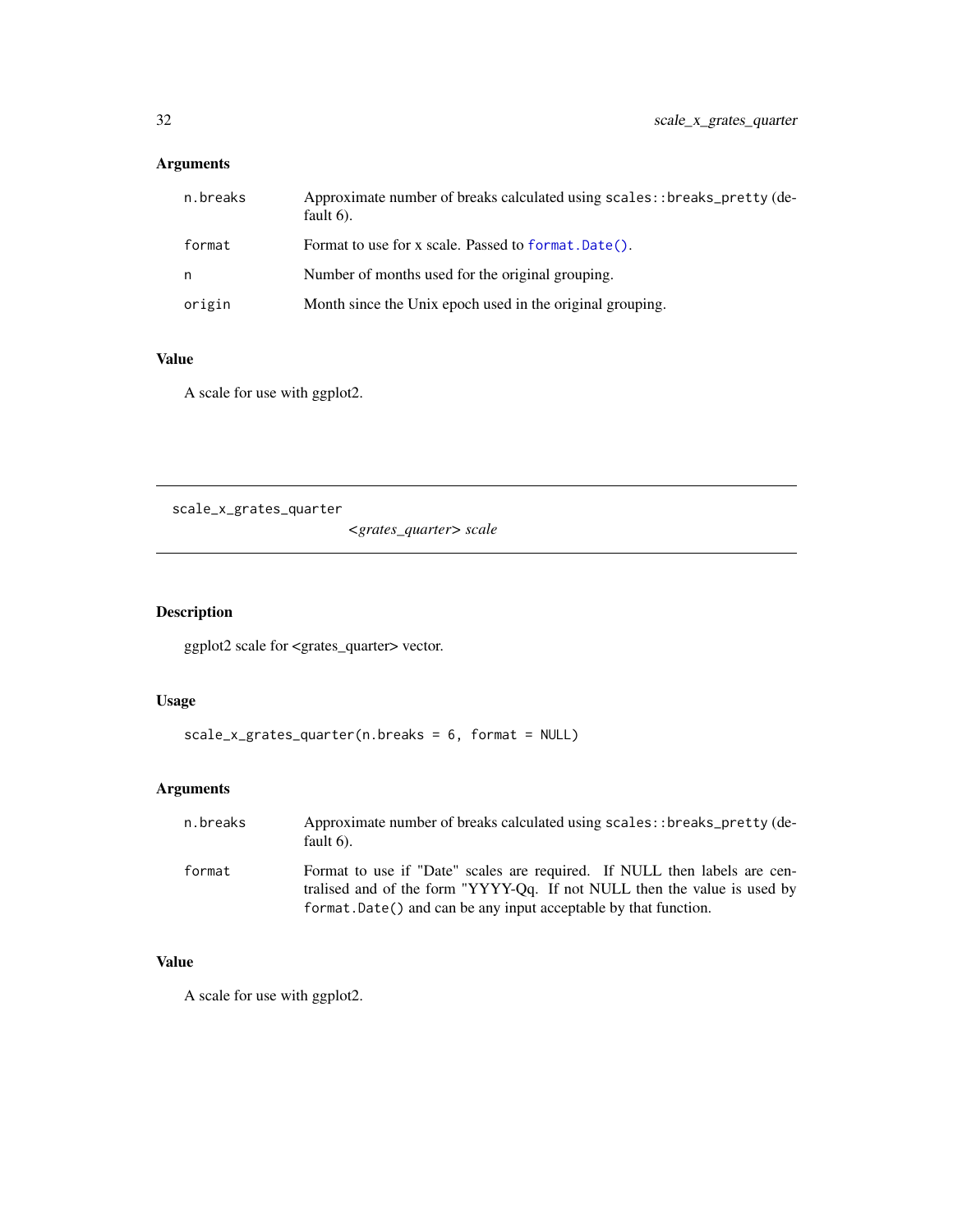<span id="page-32-0"></span>scale\_x\_grates\_year *<grates\_year> scale*

## Description

ggplot2 scale for <grates\_year> vector.

## Usage

```
scale_x_grates_year(..., n.breaks = 6)
```
## Arguments

| $\cdot$  | Not currently used.                                                                        |
|----------|--------------------------------------------------------------------------------------------|
| n.breaks | Approximate number of breaks calculated using scales: : breaks_pretty (de-<br>fault $6$ ). |

## Value

A scale for use with ggplot2.

scale\_x\_grates\_yearweek

*<grates\_yearweek> scale*

## Description

ggplot2 scale for <grates\_yearweek> vector.

## Usage

```
scale_x_grates_yearweek(..., n.breaks = 6, firstday, format = NULL)
```
## Arguments

| $\cdots$ | Not currently used.                                                                                                                                                                                                                                                        |
|----------|----------------------------------------------------------------------------------------------------------------------------------------------------------------------------------------------------------------------------------------------------------------------------|
| n.breaks | Approximate number of breaks calculated using scales:: breaks_pretty (de-<br>fault $6$ ).                                                                                                                                                                                  |
| firstday | Integer value of the first weekday: 1 (Monday) to 7 (Sunday).                                                                                                                                                                                                              |
| format   | Format to use if "Date" scales are required. If NULL (default) then labels are<br>centralised and of the form "lower category bound to upper category bound".<br>If not NULL then the value is used by format. Date() and can be any input<br>acceptable by that function. |

## Value

A scale for use with ggplot2.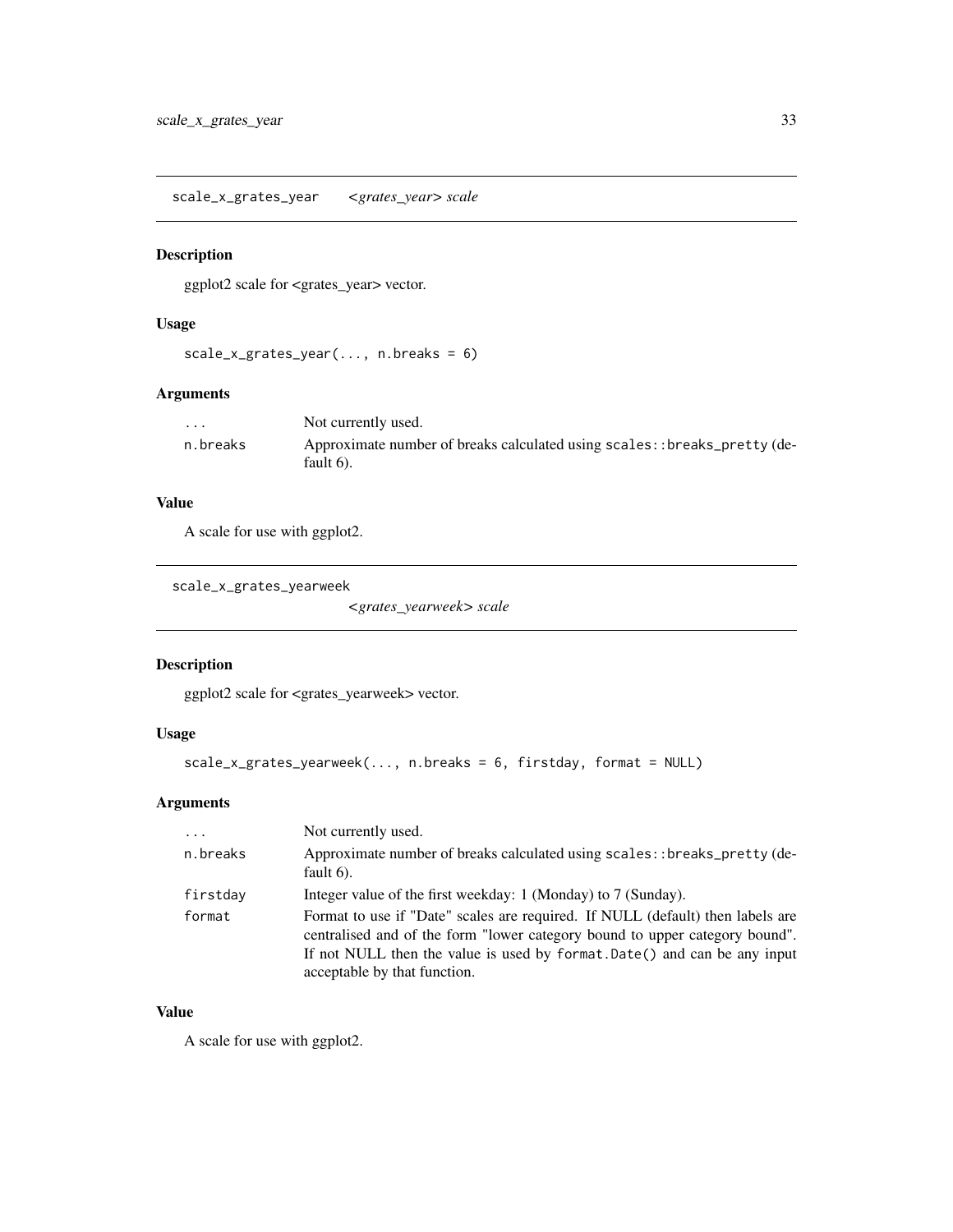<span id="page-33-0"></span>

## Description

year() is a constructor for a <grates\_year> object

## Usage

 $year(x = integer())$ 

is\_year(x)

## Arguments

x Integer vector representing the year.

## Examples

year(2021)

yearweek *Construct a grates\_yearweek object*

## Description

yearweek() is a constructor for a <grates\_yearweek> object.

## Usage

```
yearweek(x = integer(), firstday = 1L)
```
is\_yearweek(x)

#### Arguments

| X        | Integer vector representing the number of weeks.                                                                                                                                                                          |
|----------|---------------------------------------------------------------------------------------------------------------------------------------------------------------------------------------------------------------------------|
| firstday | An integer representing the day the week starts on from 1 (Monday) to 7 (Sun-<br>day).                                                                                                                                    |
|          | $\le$ grates yearweek $>$ objects are stored as the number of weeks (startint at 0) from<br>the date of the specified first day nearest the Unix Epoch $(1970-01-01)$ . That<br>is, the number of seven day periods from: |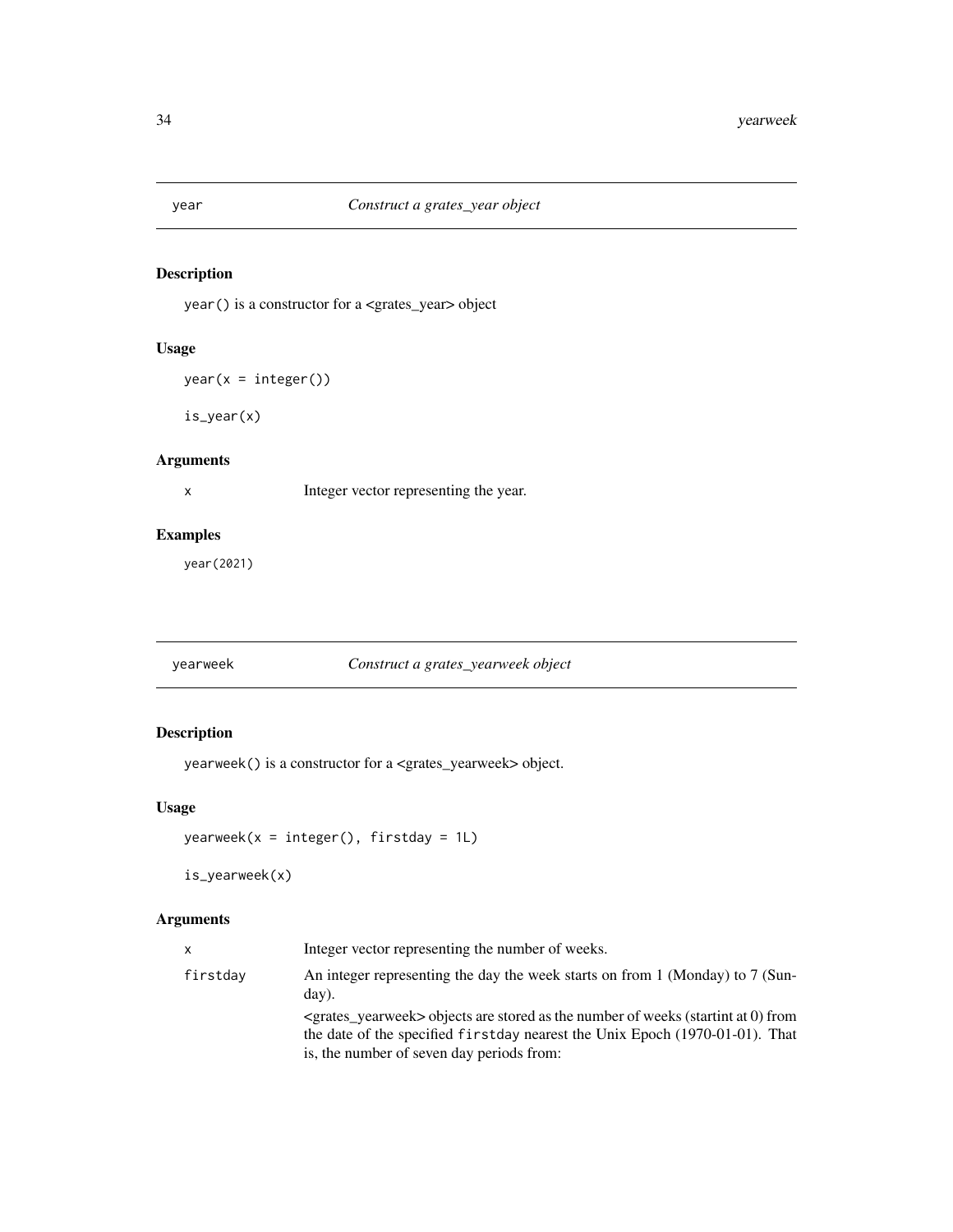- 1969-12-29 for `firstday` equal to 1 (Monday) - 1969-12-30 for `firstday` equal to 2 Tuesday - 1969-12-31 for `firstday` equal to 3 Wednesday - 1970-01-01 for `firstday` equal to 4 Thursday - 1970-01-02 for `firstday` equal to 5 Friday - 1970-01-03 for `firstday` equal to 6 Saturday - 1970-01-04 for `firstday` equal to 7 Sunday

## Examples

yearweek(0:5)